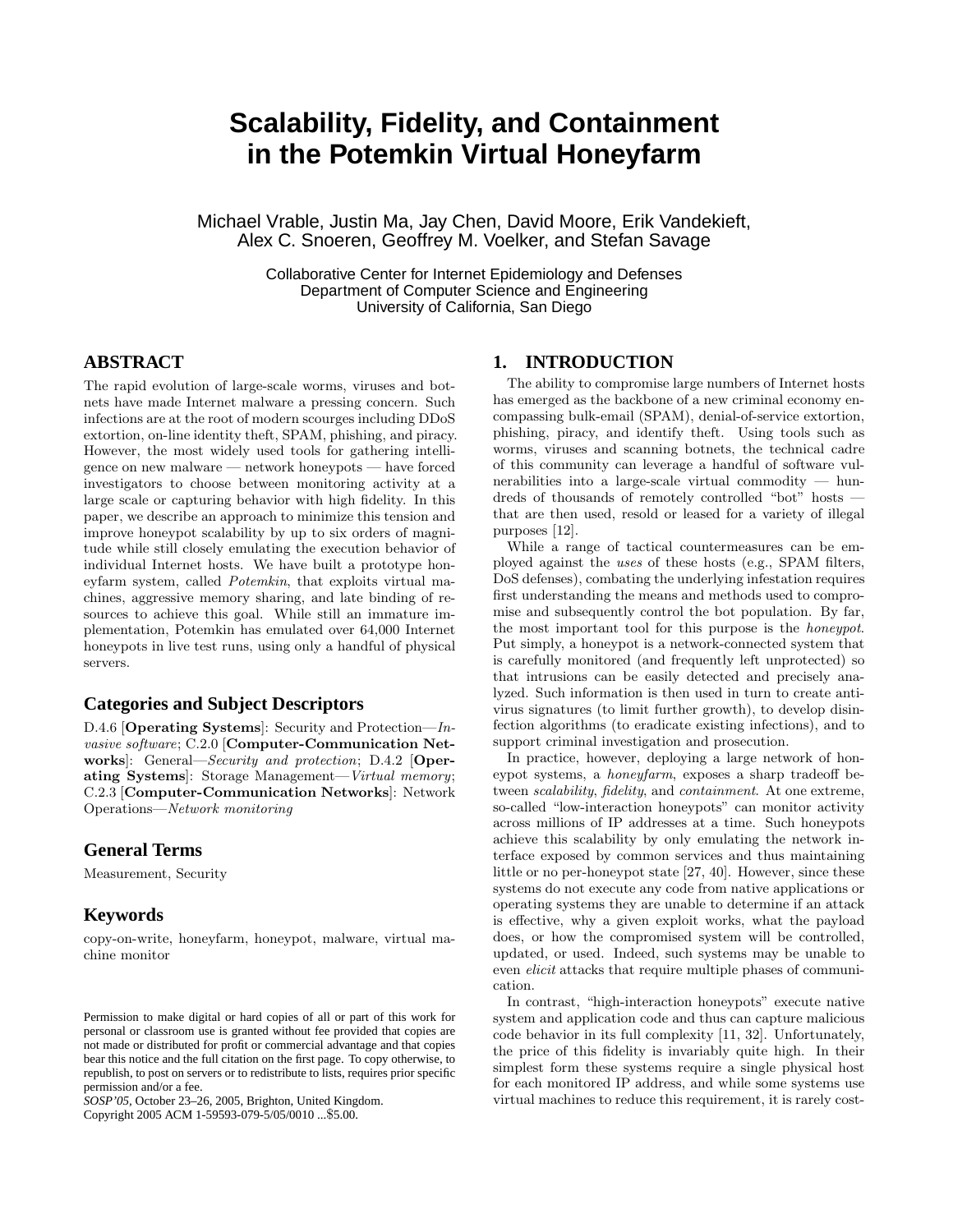effective to support more than a few thousand hosts.<sup>1</sup> Finally, all of these systems struggle to balance the need for containment — preventing compromised honeypots from attacking third-party systems — and the desire to allow unfettered network access to enhance system fidelity.

In this paper, we describe a honeyfarm system architecture that can scale to design points previously reserved for stateless monitors (hundreds of thousands of IP addresses), while offering fidelity qualitatively similar to high-interaction honeypots. The heart of our approach is to dynamically bind physical resources to external requests only for the short periods of time necessary to emulate the execution behavior of dedicated hosts. By exploiting idleness at the network layer and physical memory coherence between hosts, we argue that the resource requirements of emulating an Internet host can be reduced by up to six orders of magnitude in practice.

To demonstrate our approach, we have implemented a prototype honeyfarm system, called Potemkin, based on a specialized network gateway and a virtual machine monitor derived from Xen. At the network layer, individual flows are dispatched to a collection of honeyfarm servers which, in turn, dynamically instantiate new virtual machines to assume the role of each destination IP address. To reduce overhead and increase the number of VMs supported on each honeyfarm server we propose two techniques: flash cloning and delta virtualization. The former instantiates new VMs quickly by copying and modifying a host reference image, thus avoiding the startup overhead of system or application initialization, while the latter optimizes this copy operation using copy-on-write, thus exploiting the memory coherence between different VMs. Finally, our network gateway supports a wide range of containment policies allowing customizable tradeoffs between potential liability and greater fidelity.

In the remainder of this paper we describe our design in more detail and our initial experiences in its use. Section 2 provides background information on honeypots and places our approach in context with previous related work. We outline our system architecture in Section 3, followed by a more elaborate description of the Potemkin prototype in Section 4, and present the results of our initial experiences in Section 5. Finally, we discuss the limitations and challenges of our approach in Section 6, and summarize our overall findings in Section 7.

# **2. BACKGROUND AND RELATED WORK**

The Honeynet Project gives one of the few precise definitions for the term honeypot [11]:

A honeypot is an information system resource whose value lies in unauthorized or illicit use of that resource.

This basic idea undoubtedly predates computers as it was an established counter-intelligence technique during much of the late 20th century. However, the idea was first popularized in the computing community via Bill Cheswick's paper "An Evening with Berferd" and the contemporaneous novel,

The Cuckoo's Eqq by Cliff Stoll [4, 31]. In these early accounts, attackers were ensnared by presenting the illusion that they had broken into a system of interest. However, these lone honeypots were very low tech – in Cheswick's case, the illusion was manually generated! Dedicated honeypot hosts were soon introduced into practice and by the mid-1990s both the term honeypot and the basic approach were well established.

Over the past decade, honeypots have emerged as the principal tool for gathering intelligence on new means and methods used by attackers. The underlying strength of the approach lies in its simplicity: since a honeypot receives few legitimate communications, an attacker's actions are easy to discern. Moreover, since honeypots are carefully provisioned they provide an idealized monitoring capability to the defender. However, this same simplicity is also a weakness. While a defender can try to make a honeypot server externally attractive, it is not possible to force an attacker to take the bait. Thus honeypots are most useful for capturing indiscriminate or large-scale attacks, such as worms, viruses or botnets, rather than very focused intrusions targeting a particular host. We discuss this issue further in Section 6, but in this paper we focus primarily on the former use.

Over the last decade there have been a wide variety of honeypot systems built, both academic and commercial. Roughly speaking, these systems have fallen into two broad categories, low-interaction and high-interaction, reflecting an inherent tension between fidelity and scalability.

As the name suggests, low-interaction honeypots offer minimal interaction with the attacker and typically only emulate portions of an emulated host's network behavior. Perhaps the most extreme point in this design space is the network telescope, which passively monitors inbound packets directed at large ranges of quiescent IP address space [22, 23]. The principal strength of this approach is its scalability  $-$  network telescopes have successfully monitored ranges in excess of 16 million IP addresses and have been used to track major worm outbreaks such as CodeRed and Slammer [20, 21]. Unfortunately, since a network telescope is entirely passive it cannot complete the TCP handshake and thus elicit the payload or exploit of most attacks — let alone analyze what they would do.

To address this deficiency, some honeypots employ active responders to reply to inbound packets appropriately and elicit a more complex transaction. The most basic of these approaches simply transmits a SYN/ACK sequence in response to TCP SYN packets [1, 30]. More complex systems, such as Yegneswaran et al.'s iSink, implement per-protocol responders that can more precisely emulate the network behavior that a real attacker would experience [26, 40]. Both of these approaches can be designed in a purely stateless fashion, approaching the scalability of a passive monitor. Finally, some low-interaction honeypots, such as Provos' widely used *honeyd* system, do maintain per-flow and perprotocol state to allow richer emulation capabilities [27].

However, none of these systems execute the kernel or application code that attackers seek to compromise and therefore they cannot witness an exploit in action, nor observe the attacker's actions after a host is compromised. To address this need, high-interaction honeypots offer an execution environment identical or similar to a real host and thus allow the attacker's behavior to be monitored with high fidelity. The simplest of these approaches uses individual servers for

 $^{\rm 1}{\rm The}$  largest high-interaction honeypot system we are aware of is Symantec's DeepSight system, which uses 40 servers executing VMware to emulate 2000 IP addresses [24].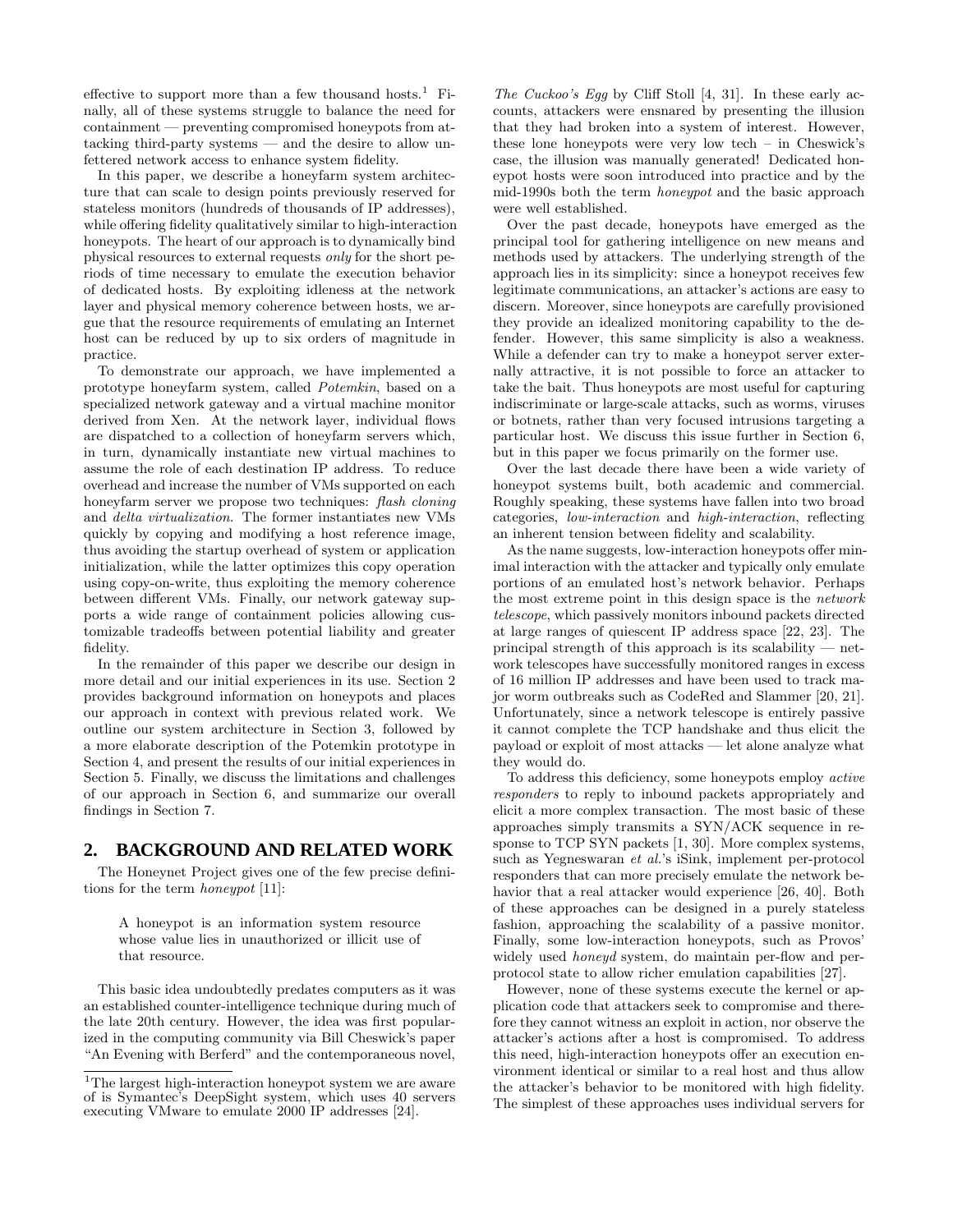each monitored IP address [11]. These are, for all intents and purposes, identical to real systems and therefore represent the gold standard for a honeypot. Unfortunately, this approach is extremely expensive to scale and to manage. For this reason, researchers and practitioners alike have turned to modern virtual machine monitors (VMM) — such as VMware, Xen, Virtual PC, and User Mode Linux — to instantiate (multiple) honeypots on a single server.

The virtual machine environment offers several benefits for implementing a honeypot. First, it is easy to manage, since most VMMs allow individual VMs to be loaded, frozen or stored on demand. Indeed, it is this management advantage that has driven the use of VMs in honeypots in operational deployments (typically under the name virtual honeynets) [11]. As well, VMMs also offer an ideal platform for instrumenting and monitoring the activities within a compromised system, including interactive input, memory and disk allocation, patterns of system calls and the content of endpoint network flows [15, 7, 10, 14, 18]. Even stealthy malware, such as kernel rootkits, can be detected since a VMM executes outside the compromised environment. Finally, VMMs allow multiple honeypots to be implemented by a single server — thus reducing deployment costs. For example, Dagon et al. propose supporting up to 64 VMs per physical host using VMware's GSX server [7]. In fact, Whitaker *et al.* demonstrate scalability to the *thou*sands of simultaneous virtual machines using a customized VMM [38]. However in this case the hosted "guest" systems were small customized libraries rather than a transparent commodity operating system and application environment required by a honeypot. In practice, we are unaware of any VM-based honeypot deployment that uses more than 8 VMs per physical host or scales beyond 2000 IP addresses in total.

# **3. ARCHITECTURE**

In its purest incarnation, a honeyfarm is simply a collection of monitored Internet hosts running common operating system and application software. It is exactly this highfidelity abstraction that we strive to preserve. However, our other goals, of scalability and containment, demand a significantly modified realization. In this section, we discuss how these requirements shape our architecture and describe how our network gateway and virtual machine monitor components achieve these.

### **3.1 Scalability**

Addressing scalability first, our key insight is that the work required to emulate a host is ultimately driven by external perception. To paraphrase Bishop Berkeley: If a host exposes a vulnerability, but no one exploits it, was it really vulnerable? We argue that since dedicated honeypots have no independent computational purpose, only tasks driven by external input have any value.

By this metric, a conventional network of honeypot servers is horrendously inefficient. First, most of a honeypot's processor cycles are wasted idling (since any given IP address is rarely accessed). Second, even when serving a request, most of a honeypot's memory is idle as well (since few unsolicited requests demand significant memory resources from a host). Finally, different honeypot servers in a honeyfarm replicate the same environment and thus duplicate the effort in maintaining common state and executing common code paths. In fact, a conventional honeypot network will use far fewer than one percent of processor or memory resources for their intended purpose.

To avoid these inefficiencies, our architecture stresses the late binding of resources to requests. As network packets arrive, a specialized gateway router dynamically binds IP addresses to physical honeyfarm servers. For each active IP address, a physical server creates a lightweight virtual machine from a reference image (*flash cloning*), but only allocates new physical memory for these VMs as they diverge from the reference *(delta virtualization)*. In its full implementation, we believe that this design can minimize processor and memory idleness and allow a single physical server to support the illusion of hundreds of network-attached hosts.

# **3.2 Containment**

In steady-state, virtual machines are created and then quickly retired since most probes do not instantiate successful attacks. However, a new problem emerges when a virtual host is successfully compromised: it may attempt to attack or infect a third party. Indeed, a large-scale network honeyfarm could easily become a malware incubator or even an accelerator for a network worm. While we are unaware of a precise governing legal precedent, our purposeful negligence, foreknowledge of the risk, and inaction after detecting an intrusion creates the potential for significant third-party liability. Thus, making a large-scale honeyfarm practicable requires a defensible procedure and containment policy for controlling the actions of a compromised host.

However, the instantiation of this policy exposes an inherent tradeoff between a honeypot's fidelity and containment rigor. For example, the most extreme form of containment would disallow all outbound packets. Unfortunately, this policy would also prevent such simple interactions as the TCP handshake and thus blind a honeyfarm to the vast majority of attack vectors. A slightly less restrictive policy, used by the Honeywall system, might only forward outbound packets sent in response to inbound packets [11]. This policy too presents challenges; it does not allow benign third-party requests, such as for Domain Name System (DNS) translations. Moreover, modern worms, viruses and particularly botnets incorporate the ability to "phone home" to receive updates and commands. Without allowing these transactions it is impossible to understand the native behavior of a given piece of malware. Supporting these situations potentially requires a dynamic policy that can act on traffic characteristics exhibited by a particular honeypot.

Our architecture places the burden of implementing the containment policy on the gateway router. Thus, the gateway must track the communication patterns between external Internet addresses and the addresses being emulated by its honeyfarm servers. Moreover, it must be able to proxy or scrub standard outbound service requests such as DNS [19]. While these requirements add overhead, centralizing this complexity in one place dramatically simplifies management and policy specialization. For example, this design makes internal reflection simple to implement. When the containment policy determines that an outbound packet cannot be safely forwarded to the Internet, the gateway can reflect it back into the honeyfarm which will then adopt the identity of the destination IP address — effectively virtualizing the entire Internet. While this reflection must be carefully managed to avoid resource starvation, it can offer *signifi*-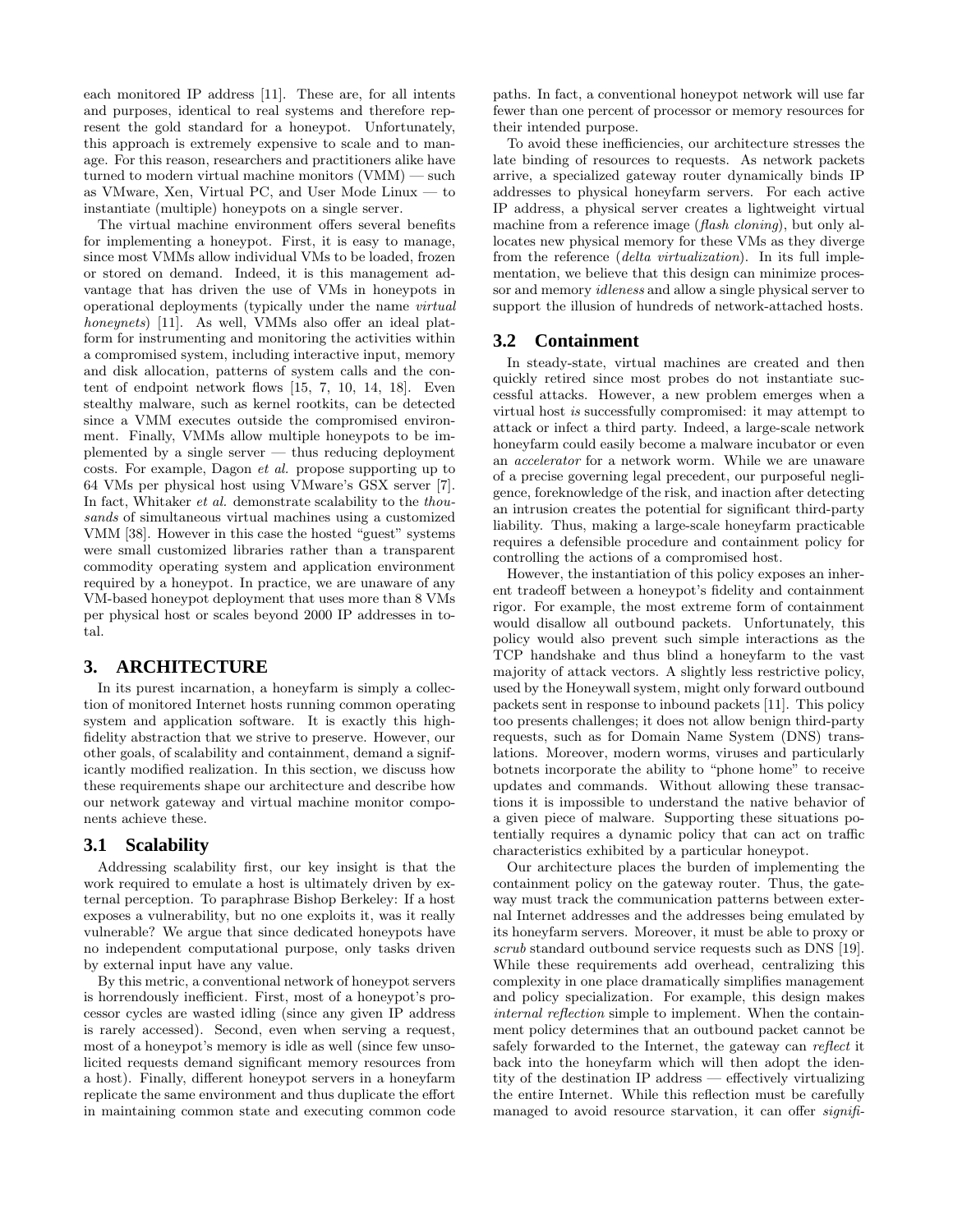cant insight into the spreading dynamics of new worms and supports high-quality detection algorithms based on causal linkage [8, 39].

However, reflection introduces an additional challenge as well. Two distinct compromised VMs may each send a packet to the same external IP address  $A$  — each packet itself subject to reflection. Thus, the gateway must decide if the honeyfarm creates a single VM to represent the address A or if these requests create two distinct VMs each assuming the same IP address A. The first approach allows crosscontamination between distinct contagions, and in turn this creates an opportunity for the honeyfarm to infect an outside host. For example, suppose external Internet hosts X and Y each infect the honeyfarm via addresses  $A_X$  and  $A_Y$  with unique worms,  $W_X$  and  $W_Y$ . In turn, the VM representing  $A_X$  may then infect  $A_Y$  with  $W_X$  and the VM representing  $A_Y$  may infect  $A_X$  with its infection in turn. Thus, each VM is infected with both worms. Since packets from  $A_X$  to Internet host  $X$  are forwarded without reflection, it is now possible for  $A_X$  to infect this host with worm  $W_Y$ , which again creates a new potential liability. Just because a host is infected by one virus does not give us the right to infect it with an unrelated virus. At the same time if the gateway creates unique aliases for each infection (such that no two worms may intermingle) this eliminates the possibility to capture symbiotic behavior between different pieces of malware. For example, the Nimda worm exploited a backdoor previously left by the CodeRed II worm. These problems have no ideal solution and thus it is important to be able to control how and when address aliasing is allowed to occur.

To support this level of control, we have introduced an additional address aliasing mechanism that captures the causal relationships of communication within the honeyfarm. Conceptually each packet is extended with a universe identifier that identifies a unique virtual IP address space. Universe identifiers are created when a new transaction is initiated from the external Internet. For example, when a new packet  $P$  arrives from the Internet destined for address  $X$ , it may create a new universe id  $U_{PX}$ . In turn, packets may only be reflected to hosts within the same universe from whence they came. Thus, a given infection can spread within the honeyfarm while being completely isolated from the influence of other infections. Capturing symbiotic, inter-worm behavior can be achieved by designating "mix-in" universes that allow instances of specific contagions to intermingle. Space limits prevent a full exploration of the richness and challenges presented by this abstraction, but we believe it encapsulates much of complexity introduced by reflection.

Our overall architecture, including an example of reflection, is roughly illustrated in Figure 1. In the remainder of this section we describe the gateway and virtual machine monitor functionality in more depth.

### **3.3 Gateway Router**

The gateway is effectively the "brains" of the honeyfarm and is the only component that implements policy or maintains long-term state. More precisely, it supports four distinct functions: it must direct inbound traffic to individual honeyfarm servers, manage the containment of outbound traffic, implement long-term resource management across honeyfarm servers, and interface with detection, analysis and user-interface components. We consider each of these functions in turn.



Figure 1: Honeyfarm architecture. Packets are relayed to the gateway from the global Internet via direct routes or tunnel encapsulation. The gateway dispatches packets to honeyfarm servers that, in turn, spawn a new virtual machine on demand to represent each active destination IP address. Subsequent outbound responses are subject to the gateway's containment policy, but even those packets restricted from the public Internet can be reflected back into the honeyfarm to elicit further behavior.

#### *3.3.1 Inbound Traffic*

The gateway attracts inbound traffic through two mechanisms: routing and tunneling. Individual IP prefixes may be globally advertised via the Border Gateway Protocol (BGP) and the gateway will act as the "last hop" router for packets destined to those addresses. This is the simplest way of focusing traffic into the honeyfarm, but has a number of practical drawbacks, since it requires the ability to make globally-visible BGP advertisements and also renders the location of the honeyfarm visible to anyone using tools such as traceroute. An alternative mechanism for attracting traffic is to configure external Internet routers to tunnel packets destined for a particular address range back to the gateway. This approach adds latency (and the added possibility of packet loss) but is invisible to traceroute and can be operationally and politically simpler for many organizations. These techniques have been used by several other honeyfarm designs, most recently in the Collapsar system [14].

Through this combination of mechanisms, a variety of packets destined for a variety of IP address prefixes arrive at the gateway. These must then be assigned to an appropriate backend honeyfarm server. Packets destined for inactive IP  $addresses$  — for which there is no active  $VM$  — are sent to a non-overloaded honeyfarm server. This assignment can be made randomly, can try to maximize the probability of infection (e.g., a packet destined for a NetBIOS service is unlikely to infect a VM hosting Linux since that service is not natively offered) or can be biased via a type map to preserve the illusion that a given IP address hosts a particular software configuration. Such mappings can be important if attackers "pre-scan" the honeyfarm for vulnerabilities and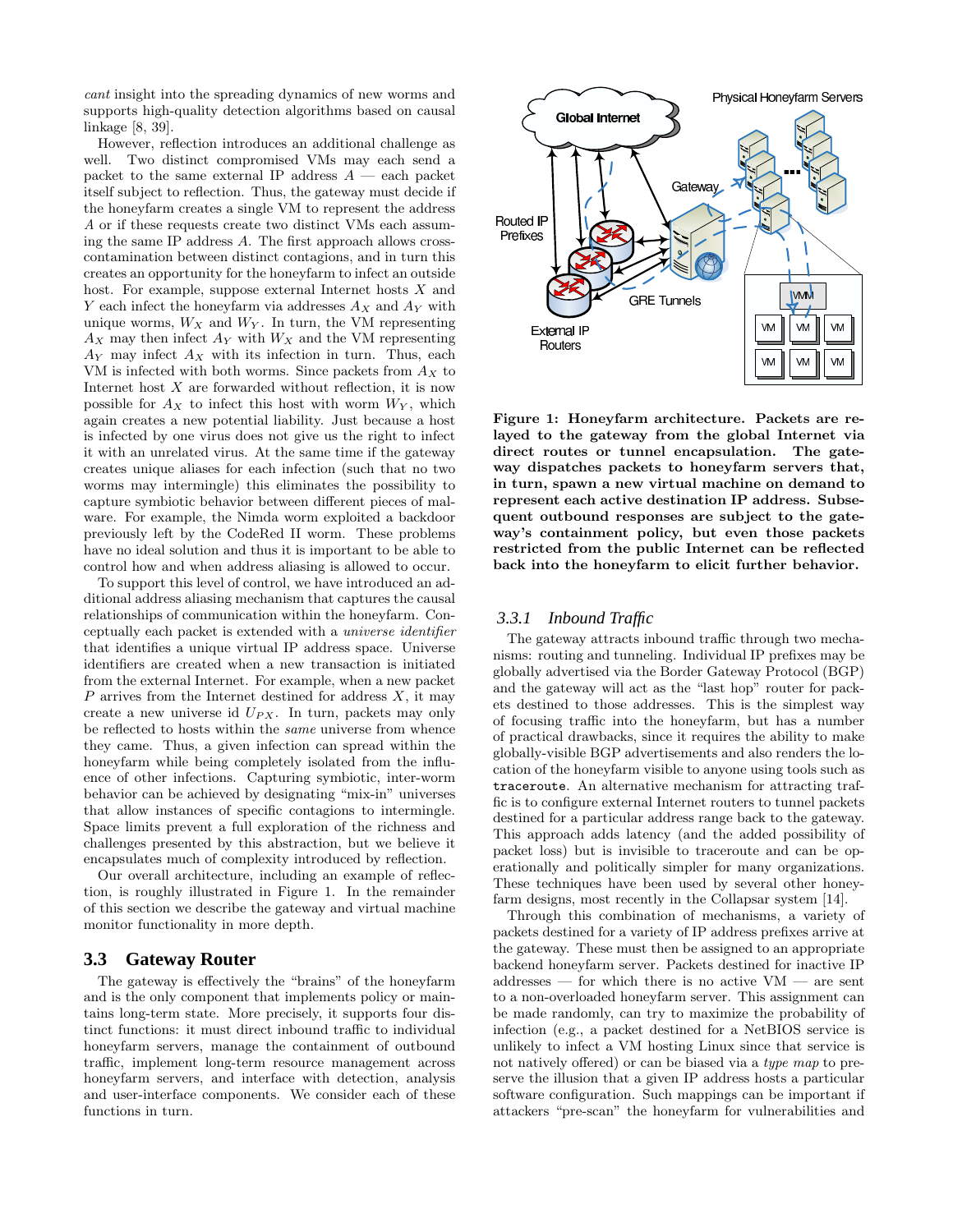then exploit them at a significantly later date. Packets destined for active IP addresses are sent to the physical server implementing the associated VM. Thus, all of the packets in an extended flow — the set of contemporaneous transactions between a source and destination — will be directed to the same VM on the same physical honeyfarm server. To support this assignment the gateway must maintain state for each live VM in the system and must track the load and liveness of individual servers.

Moreover, the gateway must manage these assignments intelligently in response to changes in inbound traffic. For example, a common behavior that must be accommodated is network port scanning — where a single source contacts a large number of destinations in the same address range simply to see if the machine is live or if a given service is implemented. Instantiating a VM for each scan packet can inflate the demands on the honeyfarm unnecessarily. Instead, the gateway can filter packets from the same source to multiple destinations or arrange for scans to be proxied (either by the gateway itself or a shared VM) and then migrate to a dedicated VM if a more substantive transaction occurs. Similarly, during a worm outbreak a large number of effectively identical infections will cross the gateway. Since a new identical infection is unlikely to impart additional knowledge, the gateway may use pattern-matching algorithms to filter out such "known" attacks [16, 18, 29]. Bailey et al. describe a similar data reduction technique using low-fidelity responders to help prune traffic destined for high-fidelity virtual machines [2].

Finally, to simplify the operation of the gateway, the honeyfarm servers do not have innate IP addresses themselves. Instead, each server is addressed entirely using datalinklayer (i.e., Ethernet) addresses. This approach eliminates the need for the gateway to implement Network Address Translation (NAT) in the common case and allows the gateway to forward packets to individual servers unchanged.

# *3.3.2 Outbound Traffic*

The gateway implements the only physical connection between the honeyfarm servers and the outside Internet so it can ensure that all traffic is subject to the same containment policy. To implement a basic response-only policy requires the gateway to track which source addresses have recently contacted each destination address. By contrast, a "fastspread" containment policy might buffer outbound packets on a per-VM basis and block or reflect these packets if more than a small number of unique destination addresses are found. An additional practical complication is presented by DNS requests since a "normal" host is typically configured with the IP address of its local DNS server to which it directs name translation requests. Thus the gateway must either implement a DNS server itself (and forge the source address to appear to belong to the appropriate network) or allow outbound DNS requests to be proxied to a dedicated DNS server.

Finally, traffic that does not pass the containment filter may be reflected into the honeyfarm as described earlier. The gateway must moderate this reflection to prevent a worm epidemic from consuming all honeyfarm resources. Among the policies for managing honeyfarm resources are: partitioning the honeyfarm so only a subset of servers are dedicated to internal reflection; limiting the number of "hops" that a given communication may traverse; and, limiting the number of reflections with an identical or similar payload.

#### *3.3.3 Resource Allocation and Detection*

While it is clear when to create a new virtual machine, when to reclaim one is a more complex decision. Ideally, a VM would only persist long enough to determine that a particular attack was unsuccessful. Thus, optimizing resource usage requires the gateway to interpret input from network-based [33, 37] or host-based detectors [6, 25, 28]. The gateway can allow VMs that are known to be compromised to persist for further analysis, logging, or manipulation. VMs that remain in an uncompromised state can be reclaimed if they are no longer receiving inbound traffic. As well, when resources are low — due to network epidemics or explicit denial-of-service attacks — the gateway must prioritize which VMs should be reclaimed, which should be frozen to secondary storage, and which can continue to execute. However, balancing this need with the requirement for load balancing may be challenging. Servers running system images that have a disproportionate number of targeted vulnerabilities may, in turn, become disproportionately loaded (assuming compromised VMs are reclaimed with lower priority).

### **3.4 Virtual Machine Monitor**

A principal role of the gateway is to remove idleness in the IP address space utilization. While the number of simultaneously active IP addresses is typically orders of magnitude smaller than the enclosing address range, it is still expensive to provision that many physical honeyfarm servers. However, since handling a typical request only requires a small subset of the server's hardware resources, a single server can potentially be multiplexed across a larger number of distinct IP addresses.<sup>2</sup> However, one cannot safely share a single operating system and application environment among requests to distinct IP addresses. Without isolation, one successful attack could pollute the behavior of all subsequent interactions. This is particularly problematic since modern botnets routinely patch security vulnerabilities to prevent competition from other attackers.

To provide isolation, our architecture uses a specialized virtual machine monitor to create a new virtual machine for each distinct IP address served. When a packet arrives for a new IP address, the VMM spawns a new VM. Once this new VM is ready, it adopts the packet's destination address and handles the request as though it were the intended recipient. Subsequent packets to the same IP address can then be delivered directly to that VM. Since each IP address is served by a distinct VM, any side effects from an attack will be isolated from other VMs. Finally, when instructed by the gateway the VMM can reclaim the resources of VMs that are no longer being monitored.

While this strategy provides isolation, it can also be quite expensive if implemented naively. In particular, a new VM can incur significant overhead initializing, booting an operating system, and loading application software. Not only does this overhead subtract from useful work, but if initialization takes too long any inbound connection request may time out. More critically, each VM may consume tens or

<sup>&</sup>lt;sup>2</sup>In our measurements, handling a TCP session and serving a simple Web page consumes significantly less than 1ms of CPU time on a modern Pentium-based server system.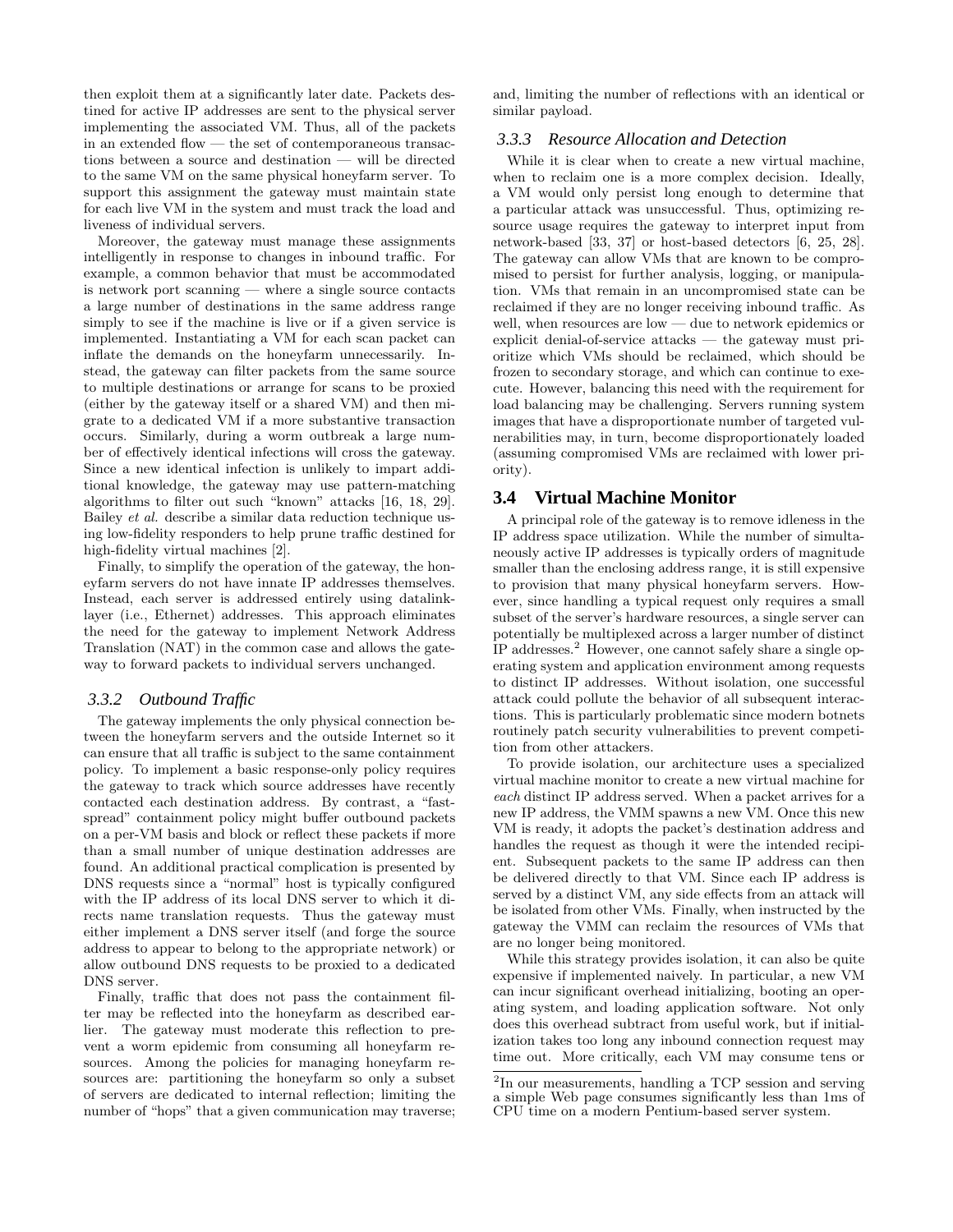hundreds of megabytes of memory to represent its machine state.

For general computing purposes these costs are mostly unavoidable. However, given the restricted context of a network honeyfarm there are tremendous optimization opportunities. In particular, since the gateway manages address assignment, it can preserve the illusion of heterogeneity while physical honeyfarm servers only support homogeneous virtual machine images. Thus, by restricting a server to execute a single combination of operating system and application software, a new virtual machine may be created entirely via copying — a process we call flash cloning. To support this technique, each server maintains a reference image that provides a memory snapshot of a pre-initialized operating system and application environment. When a new VM needs to be created, this reference image is simply copied, its identity changed to reflect the appropriate network state (IP address, default gateway, DNS server, etc.), and then control is transferred directly. Using this approach, the overhead of creating a new VM can be reduced by well over an order of magnitude.

Exploiting the same homogeneity, the per-VM state requirement can also be significantly reduced. Since each VM is known to be a near-perfect clone of the same reference image, most of the state (code and data) in each VM is identical. Thus, instead of physically copying the reference image, a new VM can be equivalently instantiated via a copy-on-write optimization, which we term delta virtualization. Consequently, all memory pages which are unique to a given VM will be represented with their own dedicated storage, but most pages that are identical between VMs will be physically shared.<sup>3</sup> Similarly, when a VM is reclaimed this simply requires flushing the modified mappings and returning newly allocated pages to the free pool. Depending on the memory behavior of each system/application environment and the lifetime of each VM, this optimization can reduce per-VM state requirements by factor of 100. As well, it can reduce the VM startup overhead even further in exchange for slower execution as modified pages are lazily copied.

### **4. IMPLEMENTATION**

We have implemented a limited version of this architecture in a prototype system we call  $Potemkin$ <sup>4</sup> In the remainder of this section we discuss the implementation of the individual network gateway and VMM components that make up the system.

#### **4.1 Gateway**

The Potemkin gateway is built on top of the Click modular software router framework [17]. A router implemented in Click consists of a set of packet processing modules called elements, implemented as  $C++$  classes. Using a special description language (a Click "configuration"), elements can be connected together to form a directed graph that represents how packets flow through the processing modules. Upon the base Click installation, our implementation adds roughly 5800 lines of custom element code, 450 lines for configuration and 1000 lines for an administrative interface. We briefly describe the operation, overheads and tradeoffs in our implementation below.

Each incoming packet is first stripped of any Generic Routing Encapsulation (GRE) headers [9] and then validated as being a credible honeyfarm address. Packets are subsequently matched against a series of programmable filters, which can be specified dynamically using a tcpdump-like syntax. The most important of these is an optional "scan filter" that limits the number of inbound packets from a given external source IP address using the same destination port and transport protocol. In our implementation, only one such packet may be delivered in any sixty-second window while the rest are dropped. This filter is designed to eliminate the overhead of creating thousands of short-lived VMs (i.e., one packet lifetime) when a single Internet host probes the same service across a range of monitored IP addresses (known commonly as a "horizontal port scan"). In future implementations, we plan to replace this filter with a responder proxy on each VMM that can defer VM creation until a complete session is established.

Unfiltered packets are matched against a flow cache to see if a VM has already been allocated for it. If so, the cache entry includes packet rewriting rules that install the destination MAC address of the physical server hosting the VM. In this case total forwarding overhead is approximately 8 µs. Failing a match in the flow cache, packets are checked against a history table that maintains long-term state about source/destination communication as well as access timestamps used to drive state reclamation decisions under load. Initial packets to a given IP address are matched against a host type map to find a physical machine compatible with the emulated type for that IP address. Between machines with compatible type, the gateway picks the least lightly loaded (based on regular reports from the VMM on each server). The resulting flow information, server address and timestamps are used to create new history and flow cache entries and the packet is dispatched to a physical server to create a new VM. In the worst case, with entirely random traffic, forwarding overhead is  $\approx 40 \mu s$ .

On the outbound path, the operations are quite similar and differ primarily in their support for containment. The current implementation provides several containment policies that can be enabled independently: "history", which only forwards packets to external Internet addresses that have recent entries in the history table; "internal reflect", which reflects outbound packets that have been filtered back into the honeyfarm (triggering the creation of a new VM); and "protocol proxy", which allows individual protocol and service combinations to be forwarded to a proxy (in the current gateway this policy is used exclusively to allow a local DNS server to service DNS requests). Central to the implementation of these policies is the multi-universe concept described in Section 3.2. Thus, each history table entry tracks the universe identifier for a given packet. Packets from the Internet are assigned to "Universe-0" and new universe ids are created in the honeyfarm for each (src, dest, src port) combination. Internal reflections track the universe id via the history table so that an outbound packet is subject to the containment policy of the initial targeted IP address. Since reflection allows the possibility of externally visible

<sup>&</sup>lt;sup>3</sup>This approach is similar in principle to the *content-based* page sharing in VMware's ESX Server, but our environment is far simpler since it is known that a new VM will exhibit perfect sharing relative to the reference image [34].

The name originates from the legendary Potemkin Villages — elaborate facades allegedly created by Russian Field Marshal Grigor Potemkin to fool Empress Catherine II during her tour of conquered lands in the late 18th century.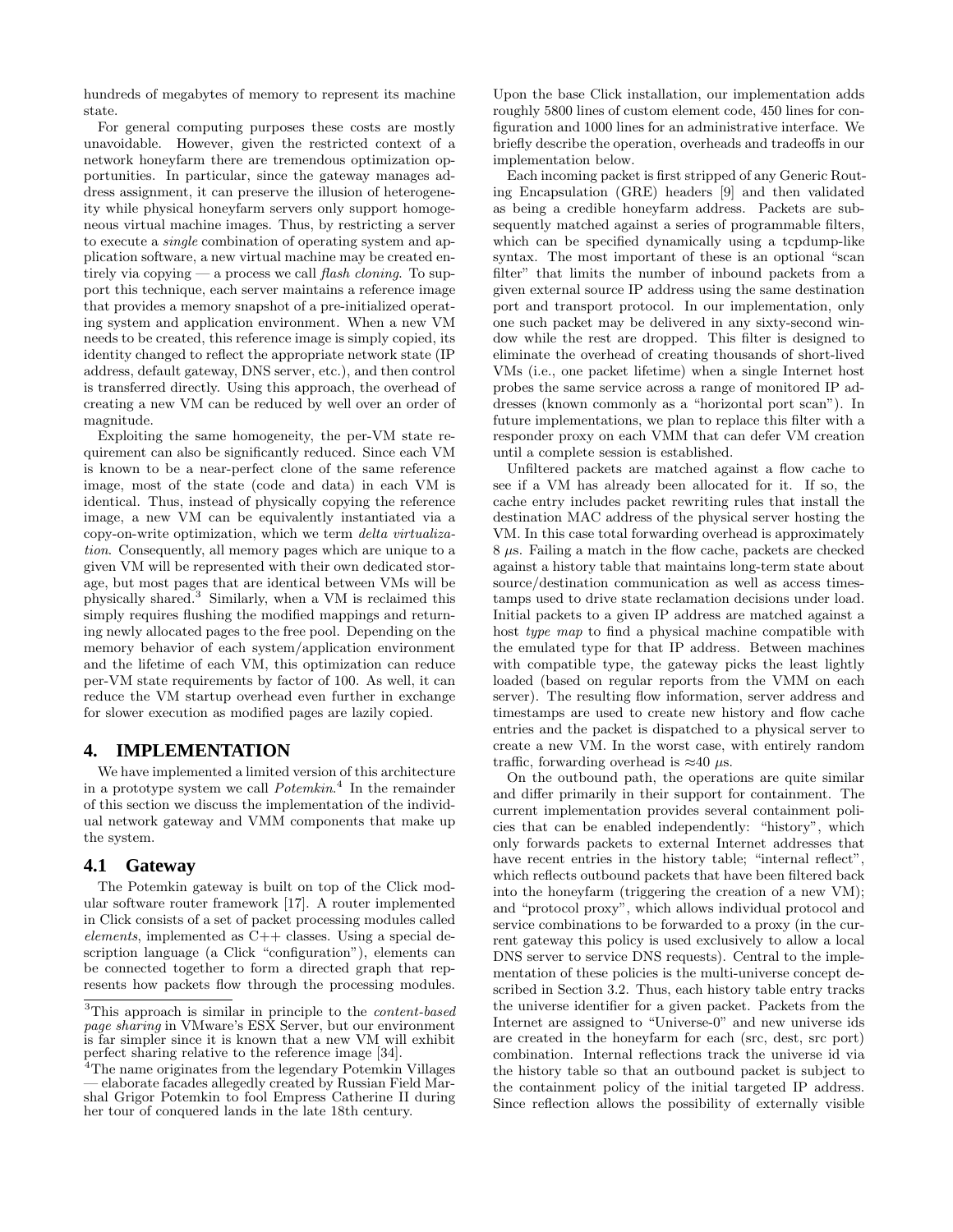address aliasing (e.g., two hosts in different universes, each purporting to be IP address A, sending packets to external IP address  $X$ ) the flow cache rewriter rules support address translation for such connections initiated to the external Internet. In general, a reverse lookup on the flow cache is used for both forwarding outbound packets to the Internet and internal reflection. Best and worst case forwarding is similar to the inbound path, with the proviso that additional user-specified filters can add more overhead.

Finally, the gateway also provides a minimal administration interface used to register and unregister servers, monitor load, and communicate with intrusion detection components. In the current implementation this detection is provided solely via a reimplementation of Singh et al.'s content sifting worm signature inference algorithm that processes packets mirrored by the gateway [29].

### **4.2 Virtual Machine Monitor**

The Potemkin VMM is based on the "xen-unstable" development branch, soon to be released as Xen 3.0, which we modified to support our virtual honeyfarm architecture. In its current form, it only supports paravirtualized hosts requiring source modifications to the host OS — and our experience is solely with Linux.<sup>5</sup> We have added or modified roughly 2,000 lines of code within Xen and an additional 2,000 lines of code in control software, running within Domain-0, Xen's management VM.

In the following, we describe how the Potemkin VMM instantiates reference images and implements flash cloning and delta virtualization.

#### *4.2.1 Reference Image Instantiation*

To create the reference VM memory image in preparation for flash cloning, the VMM initializes a new VM, boots the guest operating system, and finally starts and warms the designated applications. A snapshot of this environment is then used to derive subsequent VM images. Note, our current implementation does not support disk devices reliably and thus we use uses memory-based filesystems exclusively. We expect to fix this restriction shortly and integrate with the Parallax storage subsystem that offers low-overhead disk snapshots [36].

#### *4.2.2 Flash Cloning*

Figure 2 illustrates the steps for cloning a VM. The principal entity involved in this process is the clone manager. When a honeyfarm server receives a data packet destined for a previously unseen address A, the VMM passes the packet to the clone manager, which in turn starts to initialize a new VM. During this time, it queues subsequent packets arriving for address A until the cloning process completes. The clone manager then instructs Xen to create a new VM as a copy of the reference image. Finally, the manager sends a special management packet to the newly instantiated VM to notify it of the new IP address A. When the cloned VM is resumed it receives this packet and instructs the guest operating system to set its IP address appropriately.

After the cloning process completes, the clone manager



Figure 2: Steps to clone a Linux VM.

flushes the packets destined for address A to the cloned VM and installs a packet filter entry that forwards subsequent packets destined for A directly to the VM for the remainder of the VM's lifetime.

Since the reference VM never responds to packets itself, the memory allocated to it is in a sense overhead; we get no useful computation from devoting this memory to the reference VM. However, the presence of the reference VM does permit a reduction in the memory requirements of cloned VMs, as described in the next section.

#### *4.2.3 Delta Virtualization*

To reduce state overhead, the Potemkin VMM implements a copy-on-write optimization, which we call delta virtualization, for flash cloned domains. Thus, the cloning operation simply maps all code and data pages from the reference image into the new domain. However, the clone's mappings are write-protected so subsequent modifications can then create private copies. Although particularly useful for optimizing flash cloning, our copy-on-write support is a general mechanism integrated with Xen. In the rest of this section, we describe the Xen translated shadow memory model, our extensions to the model to support copy-on-write functionality, and end with an example illustrating copy-on-write sharing.

Translated shadow memory. In the standard paravirtualized Xen memory model, Xen exposes the underlying machine addresses of each data page to the VM. Each VM directly maintains the set of page tables used by the processor, subject to safety checks imposed by the Xen VMM [3].

Xen additionally supports a shadow page table mode, in which the page tables maintained by each VM are not used directly by the processor. Instead, Xen creates shadow page tables on demand based upon the contents of the VM's page tables, and only the shadow page tables are used by hardware. This interposition gives Xen significant flexibility, since the shadow page tables need not be identical to the VM's page tables (though it does come at a performance cost). For example, shadow page tables are used to assist in tracking writes to memory pages during live VM migration [5].

Building on shadow page table support, Xen has a translated page table mode in which the page frame numbers stored in guest OS page tables are translated before they are written to the shadow page tables. Xen can then provide the illusion of a contiguous range of physical pages to the VM

<sup>5</sup>We expect to support Windows hosts in the near future using Xen's full virtualization support, in development and slated for inclusion in Xen 3.0. For full virtualization, Xen relies upon processors supporting Intel's Vanderpool Technology (VT) hardware feature set [13].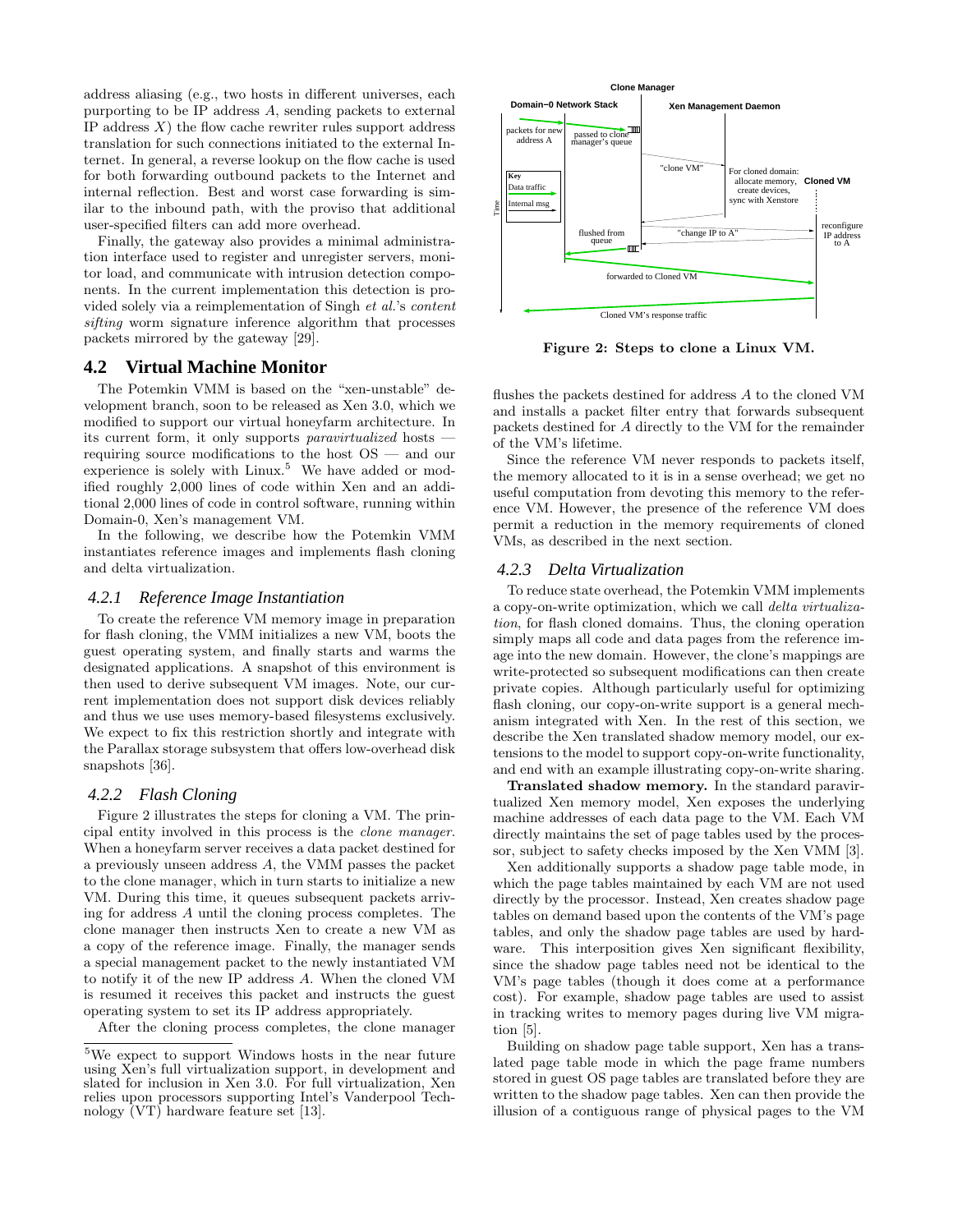as a "guest physical address space", translating addresses to the scattered set of machine memory pages actually allocated when filling in the shadow page tables. Shadow page tables can be viewed as a cache of the final computed mapping between virtual addresses and machine page frames; like a cache, shadow page tables can be discarded at any time and recreated later.

Copy-on-write data structures. We implement delta virtualization in Potemkin as an extension to Xen's translated shadow mode. The indirection provided by translated shadow mode conveniently lends itself to the need to change the underlying machine address of a page after a copy-onwrite fault.

For each VM, Xen stores the mapping between the VM's notion of physical page frame numbers to the actual machine page frames in the physical-to-machine mapping table. <sup>6</sup> Xen stores this data structure, one per VM, in the format of a hardware page table; this format permits the physical-to-machine mapping table to be directly used as a page table when fully virtualizing a VM that believes paging is disabled. On the x86 architecture, the page table format includes several bits in each page table entry (PTE) that are reserved for operating system use; in our delta virtualization implementation we claim these bits for our own use (although the use of these bits is never visible to the underlying TLB hardware nor the guest OS).

For each machine page in the system, Xen tracks several pieces of information in a data structure called the frame table: which VM owns the page (if any), a count of references to the page, a type (for enforcing safety properties), and a count of references pinning the page to its current type. Since at most one VM can own each page, pages shared copy-on-write require special treatment. We create a single "copy-on-write" VM in the system to act as a container for all shared pages; this VM never executes any code. Determining whether a particular page is shared between VMs is straightforward: check whether the owner is the copyon-write VM. We do not track each individual domain that references a shared page since our implementation does not require this information. This "copy-on-write" domain represents an additional memory overhead relative to standard Xen; however it is a constant overhead irrespective of the number of VMs and pages, on the order of no more than tens of kilobytes.

The reference count on each page is used as before, totalling the number of references to this page, including PTEs in the shadow page tables. The type of a shared page is set to "writable", which is a default type for pages that do not have any other special type. We redefine the type count as the sharing count, or the number of VMs that reference the page. Even though the page type is marked as "writable", when constructing shadow page tables Xen will make all mappings to a shared page read-only.

Copy-on-write operations. The Potemkin copy-onwrite implementation modifies three main operations: cloning VM memories, handling copy-on-write faults, and dealing with shared pages during VM termination.

To create a copy-on-write VM during flash cloning, Potemkin performs the following steps:

- 1. Discard the shadow page tables associated with the reference VM as a global invalidation step. Since shared pages require shadow PTEs to be read-only, the existing shadow PTEs will likely be invalid after flash cloning (recall that the shadow page tables are soft state that can be recreated on demand).
- 2. Iterate through the physical-to-machine table of the reference VM. For any page that is already shared, copy the address of the machine memory page to the physical-to-machine table of the clone. Increment the sharing count for the machine page in the frame table by one.
- 3. For any page that is not currently shared, but can be, change the owner of the page to Shared in the frame table, insert a reference to the page in the clone's physical-to-machine table, and set the sharing count to two in the frame table.
- 4. For any pages that cannot be shared, allocate a new page for the clone, copy the page contents, update the frame table for the new page, and leave the pages unshared.

To handle a copy-on-write fault, Potemkin performs the following steps:

- 1. Check whether the sharing count is currently one. If so, the page is not actually shared with another VM — simply transfer ownership to the faulting VM.
- 2. Otherwise, allocate a new page and copy the contents from the shared page. Update the physical-to-machine mapping table of the faulting VM to point to the newly created page.
- 3. Decrement the sharing count of the shared page in the frame table.
- 4. Invalidate all shadow PTEs in the faulting VM that point at the shared page since the machine address of that page has just changed.

We may break the sharing of pages in this manner at other times. When the type of a page must be changed, such as when a page is used as part of the x86's Global Descriptor Table, we break page sharing. We also do not currently permit a page to be shared when it is used as part of a page table and has associated shadow page table state. Finally, pages used for I/O may not be shared.

The last operation in a copy-on-write fault, invalidating shadow PTEs that point at the old page, is currently unoptimized because we do not track the location of all the PTEs pointing at a given memory page. Presently, we scan all shadow page table pages within the VM to perform this operation. In the future, we plan to optimize this step using another data structure. At a memory cost of approximately four bytes per shadow page table entry, we can track the page table entries to be invalidated and remove the need to scan all shadow page table entries.

In the current implementation of Potemkin, normal page faults are handled by Xen in  $0.5-10 \mu s$ , depending upon the type of page fault and the work that must be done. Copyon-write faults that only have to mark a page as unshared take an average of 10  $\mu$ s, and faults that must make a full page copy an average of 60  $\mu$ s.

 ${}^{6}\mathrm{Xen}$  uses the term "physical" to refer to addresses of pages within the illusory contiguous memory space presented to each VM. The term "machine" refers to the hardware address of pages after translation.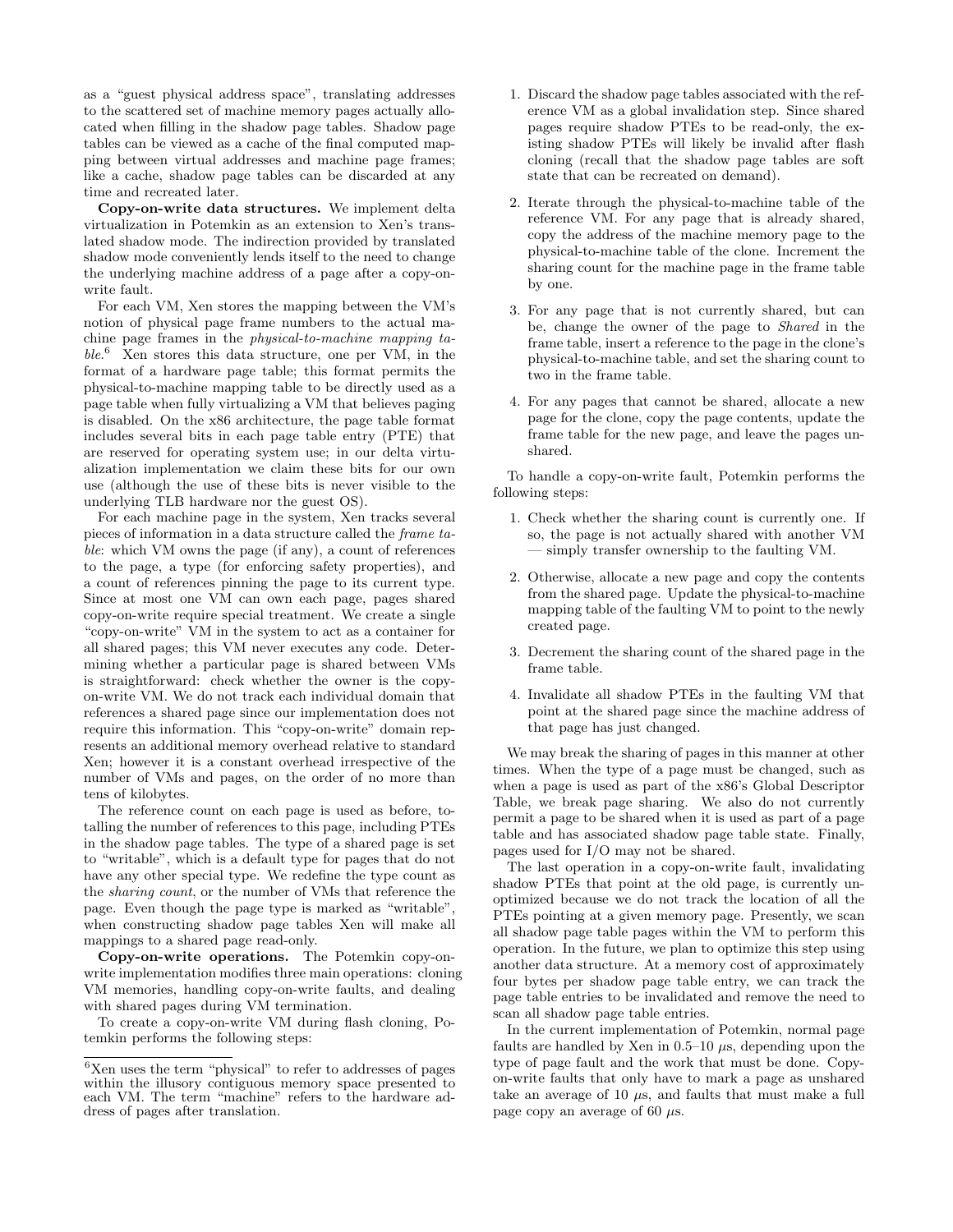

Figure 3: Illustration of translated shadow memory management in Xen for two guest domains in three scenarios: (a) without sharing, (b) with copy-on-write sharing, and (c) after a copy-on-write fault. Boxes represent various memory abstractions managed by Xen, squares represent pages, and arrows represent mappings of pages from one memory domain to another as maintained by the Xen mapping data structures: guest OS page tables (guest VAS to PAS), physical-to-machine mapping tables (guest PAS to MM), and shadow page tables (guest VAS to MM). The frame table tracks the ownership and sharing status of the pages in machine memory.

Finally, at VM destruction, Xen ordinarily frees all the pages owned by the VM. In addition, the Potemkin VMM:

- 1. Walks the physical-to-machine mapping table, decrementing the sharing count in the frame table of all shared pages.
- 2. Frees any machine memory pages whose sharing count drops to zero.

Delta virtualization example. Figure 3 illustrates Potemkin's extension of Xen's translated shadow mode with copy-on-write sharing. It shows how Xen maps a virtual page in each of two guest domains, A and B, into machine memory for three scenarios. The first scenario depicts the use of translated shadow mode without copy-on-write. Xen maps virtual pages in a virtual address space (VAS) into a linear guest physical address space (PAS); for guest A, Figure  $3(a)$  shows this mapping as a solid arrow from page 6 in the guest VAS to page 2 in the guest PAS. The page tables in the guest operating system maintain this mapping under the illusion that the guest OS is managing main memory directly. Xen then maps pages in the guest physical address space into machine memory (the arrow from page 2 in the PAS to page 3 in MM). The physical-to-machine table for each domain maintains this mapping. Recall that the shadow page tables embody the full mapping from a guest virtual page to a machine memory page so that the hardware can perform virtual address translation. The figure represents this full mapping as a dashed arrow from page 6 in the guest VAS to page 3 in MM. Finally, the frame table tracks the ownership of each machine page. In this case, guest A

owns machine page 3 and guest B owns page 9. Since neither of the machine pages is shared, the protection bits in the PTEs from the shadow page tables are set "read/write".

Figure 3(b) shows copy-on-write sharing as if Potemkin flash-cloned guest  $B$  from  $A$ . In this example, Potemkin maps physical page 2 in the physical address spaces of both guests to page 3 of machine memory. Potemkin sets the protection bits in the PTEs in the shadow page tables for each guest domain to "read-only" to protect the shared page. In the frame table, Potemkin marks page 3 as shared with a sharing count of two.

Finally, Figure 3(c) shows the situation after a copy-onwrite fault when guest  $B$  writes to its virtual page 6. In handling the fault, Potemkin allocates machine page 11, copies the contents of machine page 3 to 11, and updates the physical-to-machine mapping table for guest  $B$  so that B's physical page 2 now maps to machine page 11. Potemkin also updates  $B$ 's shadow page table to reflect the new mapping, and sets the protection for the shadow PTE to "read/write" now that  $B$  has a private copy of the page. Potemkin updates the frame table as well, recording that B owns machine page 11. Note that machine page 3 remains shared, although Potemkin decrements its reference count from two to one.

# **5. EVALUATION**

In this section we evaluate our architecture and the Potemkin prototype honeyfarm implementation. We focus on answering the following three key questions addressing the scalability of our approach: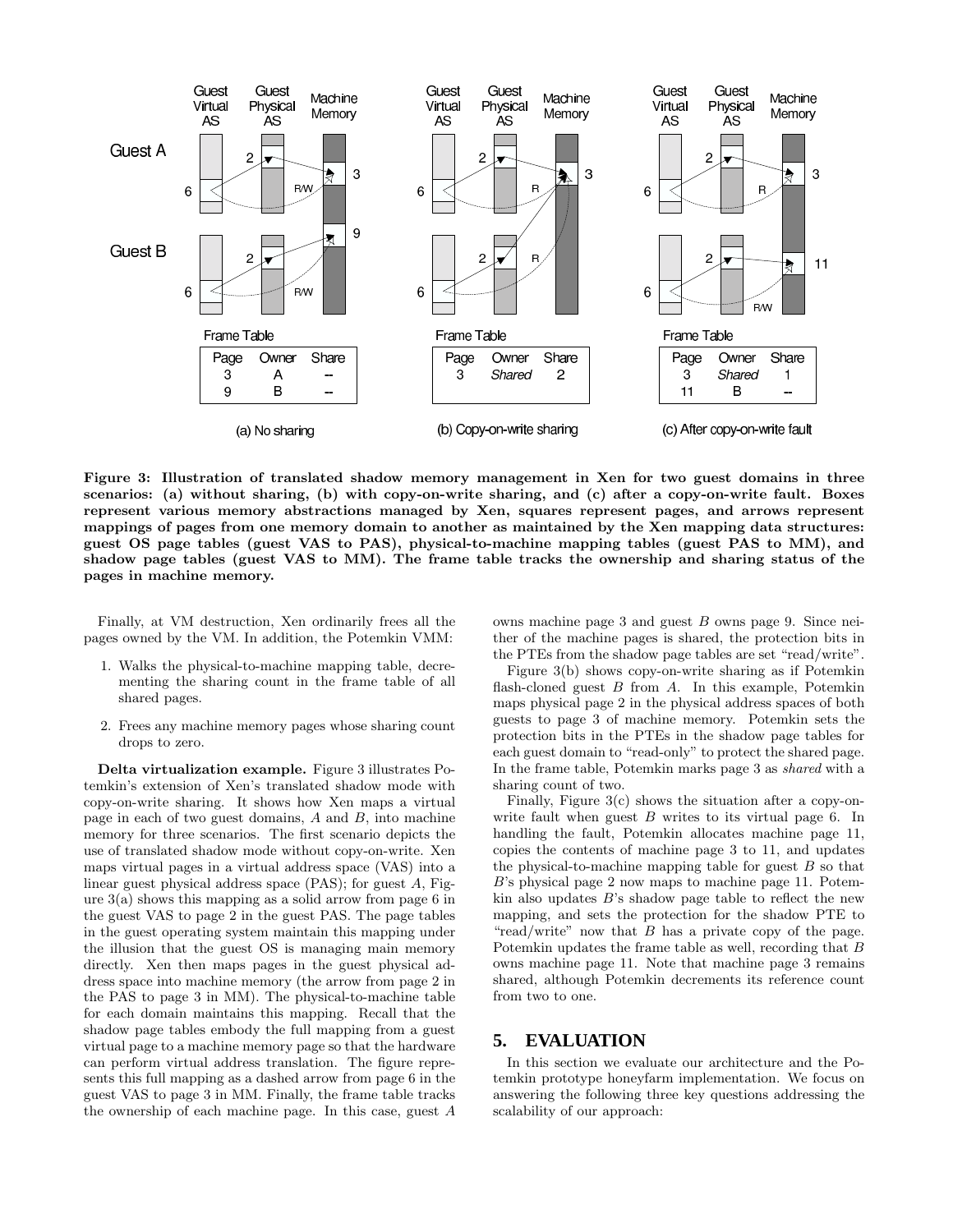- How many high-fidelity honeypot virtual machines are necessary for a honeyfarm to multiplex a given IP address space?
- How many physical resources are necessary for a honeyfarm to multiplex those honeypot virtual machines?
- How quickly does a centralized gateway become a bottleneck for honeyfarm scalability?

In summary, our results demonstrate that dynamic IP address multiplexing and scan filtering can reduce the number of honeypot servers required by three orders of magnitude. Further, we show that flash cloning and delta virtualization enable our design to support potentially hundreds of live VMs on each of these servers. Finally, we show that there is only moderate gateway overhead required to support finegrained containment policies. Taken together, we argue that it is practical to deploy a honeyfarm that offers high-fidelity host emulation for hundreds of thousands of IP addresses while using only tens of physical servers.

## **5.1 Potemkin Testbed**

Our experimental testbed consists of Dell 1750 and SC1425 servers, configured with 2.8GHz Xeon processors, 2GB of physical memory, and 1Gbps Ethernet NICs. The honeyfarm servers run the Potemkin VMM based on a pre-release version of Xen 3.0 as described in Section 4. We use Debian GNU/Linux 3.1 as the Xen guest operating system for constructing the honeypots. The gateway server is based on the Click 1.4.1 distribution running in kernel mode.

The honeyfarm servers and gateway host are directly connected through a shared Ethernet switch and the gateway is also the termination point of a GRE-tunneled /16 network prefix (64k IP addresses) nestled within an active, operational network. We use live traffic to this network as input to the honeyfarm.

# **5.2 Multiplexing Address Space**

A key factor that determines the scalability of a honeyfarm is the number of honeypots required to handle the traffic from a particular IP address range. For example, a Potemkin honeyfarm serving all of a /8 network would naively require over 16 million honeypot VMs to cover the entire address range. However, in practice a honeyfarm can multiplex honeypot VMs across a given address space over time since not every IP address receives traffic simultaneously. As a result, a honeyfarm only needs sufficient VM resources to serve the peak number of active IP addresses at any particular point in time.

The number of honeypot VMs required depends on two properties: the address space locality of traffic within a limited time window and the lifetime of VMs handling traffic. If the traffic for a monitored address space has good locality, i.e., traffic is destined to only a small fraction of the address space in a limited time interval, then a honeyfarm requires fewer VMs to serve the traffic. However, if the traffic has poor spatial locality, then more VMs will be required. Finally, VM lifetime is also important since the longer a VM persists on average, the more additional VMs are required to service a given traffic load.

To evaluate address space multiplexing, we simulate a honeyfarm handling measured traffic to a /16 network. For



Figure 4: Required number of VMs active in response to all measured traffic from a /16 network when VMs are aggressively recycled after 500 milliseconds of inactivity. Traffic is from the one hour period starting Monday, March 21, 2005 04:05 GMT.

this traffic workload, we estimate the number of active honeypot VMs required to process the traffic workload. We create an active VM when the honeyfarm receives a packet to a new destination IP address. This VM stays active so long as it receives traffic and terminates only if no new packets arrive for N seconds. Thus, over time, the number of active VMs in the honeyfarm reflects the IP address space utilization and determines the extent to which the honeyfarm can multiplex VM resources across the address space.

During a measured hour period, Figure 4 shows the number of active VMs required as a function of time when using an aggressive 500 millisecond inactivity timeout for VMs. While the average number of active VMs is 58, peak activity requires 13,614 VMs. Trace examination showed that the peaks were the result of wide-scale port scanning by a small number of source IP addresses — motivating the need for the "scan filtering" described previously (see Section 4.1).

Figure 5 shows the maximum and average number of simultaneously active VMs as a function of the VM inactivity timeout with and without scan filtering in place. The scan filter reduces the number of simultaneous VMs by over two orders of magnitude for VM timeouts up through 60 seconds. Even with five-minute timeouts, a honeyfarm would only require 1,745 VMs with the scan filter, whereas 62,960 (out of 65,536) would be required without filtering. Using a 60-second timeout, a honeyfarm can multiplex 156 destination addresses per active VM instance even during the worst-case period.

# **5.3 Multiplexing Honeyfarm Servers**

The second key factor that determines the scalability of Potemkin is the number of VMs that each physical honeyfarm server can simultaneously multiplex. Three overheads determine the scalability of a honeyfarm server: the memory overhead required by honeypot VMs, the CPU overhead required to create honeypot VMs, and the CPU utilization of honeypot VMs responding to traffic. In the following series of experiments, we evaluate the effectiveness of delta virtualization and flash cloning in reducing the memory and time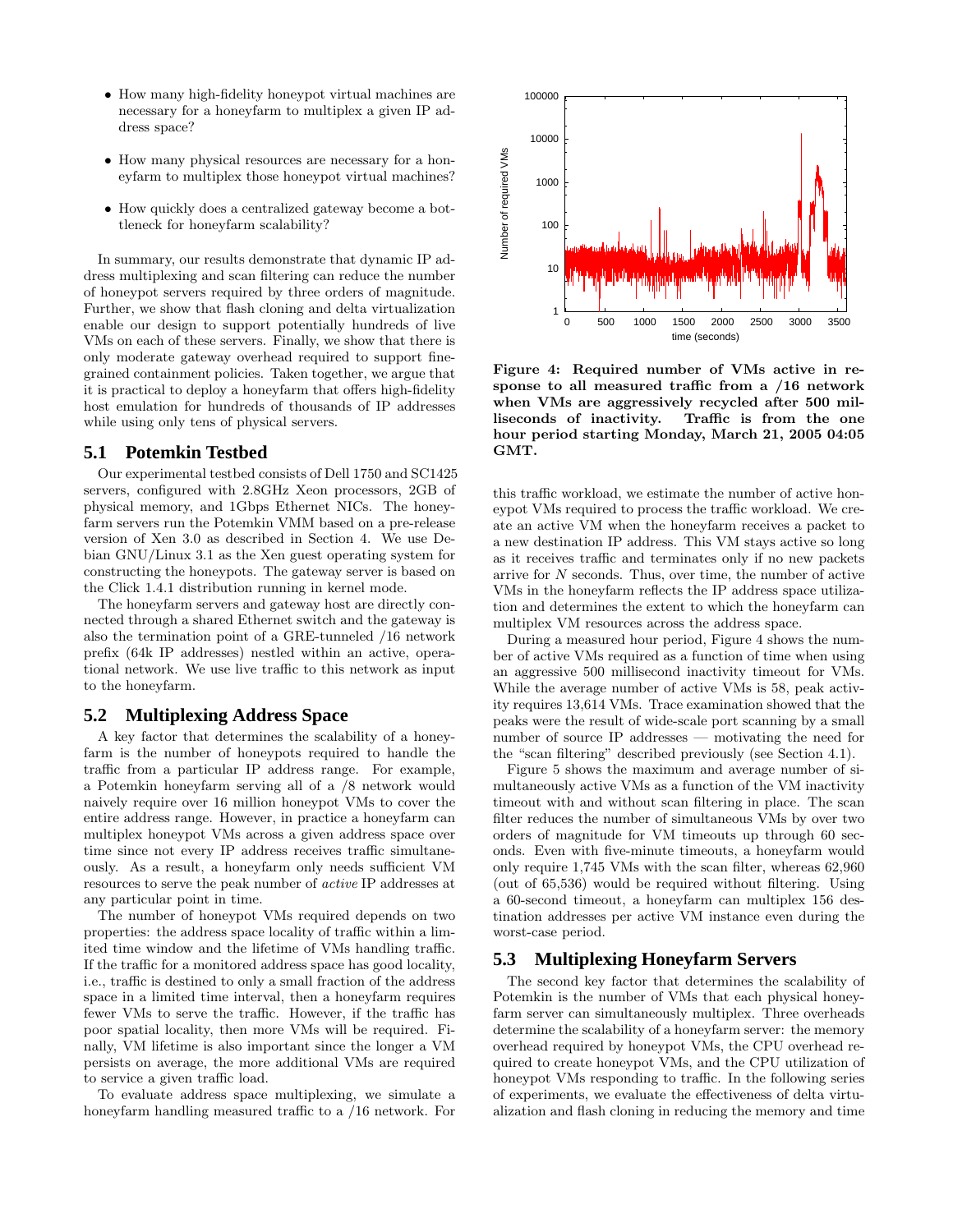

(b) Average number of simultaneous VMs

Figure 5: Required number of active VMs as a function of the VM inactivity timeout, i.e., the amount of time a VM waits for additional network traffic since the last seen packet. Traffic is from a /16 network during the 48 hour period starting Sunday, March 21, 2005 at 08:05 GMT.

overheads, and quantify CPU utilization for a simple honeypot VM responder. Together, our results suggest that a honeyfarm server can multiplex hundreds of honeypot VMs on a single physical machine.

#### *5.3.1 Delta Virtualization*

Delta virtualization has the potential to substantially reduce the memory overhead of a cloned VM to just the set of pages the VM modifies after cloning. The number of dirty pages depends on which service executes in response to the first, or trigger, packet and how long the VM executes the service before terminating. This number limits overall scalability since a given honeyfarm server is only effective when it is able to maintain the working sets of cloned VMs entirely in physical memory.

To approach an upper bound on the number of VMs we can instantiate on a physical machine, we created as many clone VMs as possible within Xen resource constraints. The reference VM was a 128 MB Linux image, and each clone was a copy-on-write fork of the reference. Clones ran a process spinning in an infinite loop. We found that we could clone 116 VMs before exhausting the Xen heap, which is used to store important VM metadata but is presently limited to about 10 MB in size. In this experiment, Domain-0 consumed 512 MB of memory, the reference image consumed 128 MB, and the 116 clones together consumed 98 MB. On our 2 GB platform, 1310 MB of memory remained unallocated. Extrapolating past the current Xen heap limitation, such a machine could support approximately 1500 VMs before exhausting memory resources.

To estimate the memory scalability enabled by delta virtualization under application scenarios, we measured the memory overhead of three simple services running in a cloned VM. First, we configured Potemkin to clone VMs with the Apache Web server running, then requested a static web page from the VM. In separate experiments, we also connected via telnet into the machine to perform some simple file operations, and pinged the machine for approximately



Figure 6: Memory modified by a cloned VM opening a telnet session, serving a Web page, and responding to pings. Activity for telnet begins at 40 sec, and activity for Web page fetch and ping begins at 70 sec. Until then, the VMs gradually modify pages while idling.

one minute. In each case, we tracked the number of pages not shared with the reference VM over time.

Figure 6 shows the memory modified by the cloned VM as a function of time. In the Web page experiment, the clone VM modifies 2.7 MB of memory when it finishes returning the requested page. Similarly, the telnet experiment modifies 3.7 MB and the ping experiment modifies 2.1 MB. Note that in the Web and ping experiments, the application activity occurs only after 70 seconds, while in in the telnet experiment, activity occurs roughly 40 seconds into the measurement. Until then, the VMs are idle and thus page modification during this period (1.1–1.8 MB) primarily reflects the activity of other OS processes and daemons, and not the application itself.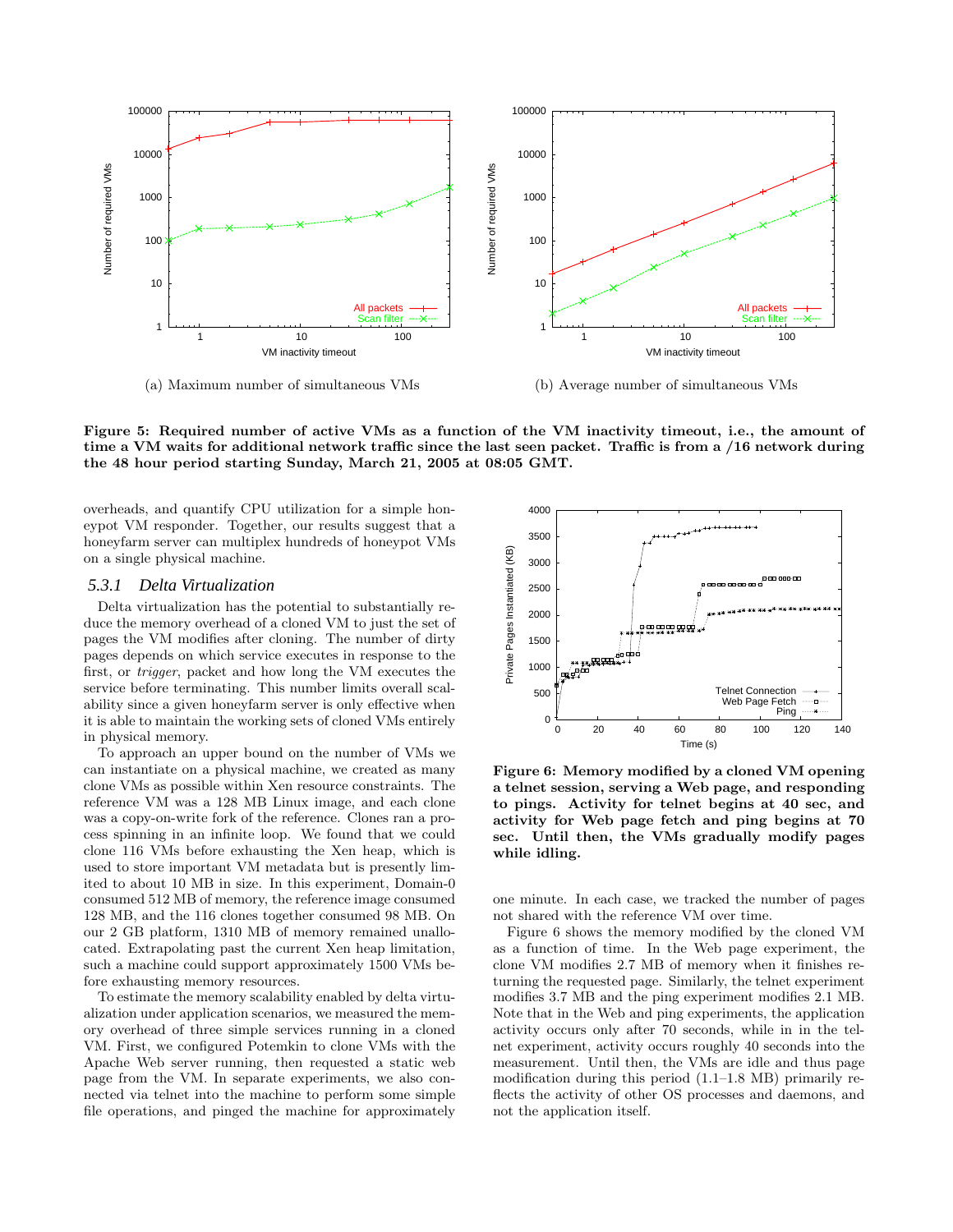| <b>Flash Cloning</b>        |       |          |
|-----------------------------|-------|----------|
| Operation                   | Fork  | Prealloc |
| Message/Python              | 124.5 | 124.7    |
| Prepare/Copy memory pages   | 11.1  |          |
| Sync with Xenstore DB       | 66.3  |          |
| Create devices              | 149.2 |          |
| Other management structures | 11.4  |          |
| Unpause                     | 0.9   | 0.9      |
| Raise interface             | 15.0  | 53.0     |
| Configure IP                | 142.8 | 147.3    |
| Total                       | 521.2 | 325.9    |
| VM Teardown                 |       |          |
| Operation                   | Fork  | Prealloc |
| Message/Python              | 116.0 | 116.6    |
| Release devices             | 181.0 | 169.9    |
| Release memory pages        | 7.0   | 7.9      |
| Lower interface             | 10.6  | 10.6     |
| Sync with Xenstore DB       | 0.9   | 0.7      |
| $_{\rm Total}$              | 315.5 | 305.7    |

Table 1: Time breakdown for flash cloning with delta virtualization (Fork), and cloning preallocated domains (Prealloc). All times are in milliseconds.

Together, these results indicate that delta virtualization has the potential to provide excellent memory scalability. On a machine with 2 GB of physical memory, for example, a honeyfarm server can clearly accommodate the memory demands of hundreds of distinct VMs, even when executing simple services.

#### *5.3.2 Flash Cloning*

Next we evaluate the execution overhead to perform flash cloning and discuss our efforts to further improve its performance. Two driving factors motivate this concern. First, the time to flash clone a VM fundamentally determines the response time of the cloned VM. Until the cloned VM starts executing, it cannot respond to the trigger packet. As a result, if the time to clone a VM is very long (e.g., many seconds), the honeyfarm may miss activity of interest; a malicious host probing the honeyfarm, for example, may timeout and decide that no host exists at that destination address. Second, the time overhead of flash cloning impacts the number of VMs a physical machine can multiplex without degrading the performance of those VMs: the time to clone a VM is CPU overhead that could otherwise be used by already executing VMs. Since a Potemkin server will be cloning VMs continuously in steady state, CPU overhead required to clone VMs directly reduces the number of VMs that can efficiently execute on the machine. Reducing the time to clone a VM will therefore improve utilization of Potemkin servers and the number of VMs they can multiplex.

Table 1 shows the time to clone a 128 MB Linux VM using flash cloning with delta virtualization ("Fork"), and cloning preallocated domains ("Prealloc"). The total time measures the time from sending a ping packet to a Potemkin server until the time of receiving a response packet from a cloned VM on that server. For the degree of functionality instantiated, our current Potemkin implementation is able to create VMs relatively quickly: it flash clones a new VM, runs it, and generates a response packet in 521 ms. Subsequent packets to the same VM incur no such delay. Tearing down VMs is relatively costly at 315 ms, but we have yet to start optimizing this operation.

In steady state, a Potemkin server will clone and retire VMs continuously. To avoid repeating the same work, an obvious optimization is to recycle VM data structures rather than tear them down and reallocate them. While we do not yet perform this optimization, an upper bound on its benefits is represented by the "Prealloc" column in Table 1. In this scenario, domain data structures are preallocated and preinitialized, thus reflecting the potential benefits of data structure reuse. While this optimization reduces cloning overhead to 326ms, a substantial improvement, significant unnecessary overheads still remain.

Examining flash cloning overhead in more detail, we break down the flash cloning times into various subcomponents according to major steps shown in Figure 2. The total time in Table 1 corresponds to the time to perform the entire sequence in the figure. The time breakdowns of "Prepare/Copy memory pages" through "Unpause" in the table comprise the "clone VM" step in the figure. "Raise interface" and "Configure IP" comprise the "change IP to A" step. "Messaging/Python" comprises the remaining steps in the timeline, covering communication overhead among different entities on the server. From these breakdowns, we observe that the time overhead is distributed among a number of different operations. We are addressing all of them in further optimization, starting with recycling since it eliminates needless work. Device creation during flash cloning and release during teardown are obvious candidates for recycling, as are other management and memory data structures as well as configurations communicated through the Xenstore DB. We are reducing messaging and control overheads through general improvements to the Xen configuration tools (particularly eliminating the use of Python) as well as optimizations specifically in support of flash cloning. Finally, we are investigating techniques to better prime reference images for configuring their network identity when cloned. We believe that true flash cloning overheads should ultimately be well under 30ms.

# *5.3.3 CPU Utilization*

Delta virtualization reduces the memory overhead of VM clones by orders of magnitude, and flash cloning correspondingly reduces the time overhead of creating honeypot VMs. The last factor that determines the number of VMs a honeyfarm server can successfully multiplex is the CPU utilization of responding honeypot VMs. Putting aside the overhead to create new VMs, if the combined utilization of existing VMs exceeds the honeyfarm server CPU capacity, then fidelity will suffer as all honeypots grind to a crawl.

Fortunately, due to the nature of typical honeypot traffic (scans, probes, etc.), most honeypot VMs consume minimal overhead. As a baseline, we measured the CPU utilization of a honeypot VM responding to an HTTP request for the top-level page of a default Apache server, in addition to idle CPU usage of the VM during periods of Web server I/O. The utilization was below 0.01%, indicating that memory resources and cloning overhead will remain the primary resource bottleneck for multiplexing honeypot VMs on honeyfarm servers. We note that these results represent a common case when incoming packets perform harmless operations and the server can retire the VM quickly. If a VM becomes infected, however, it will consume additional resources.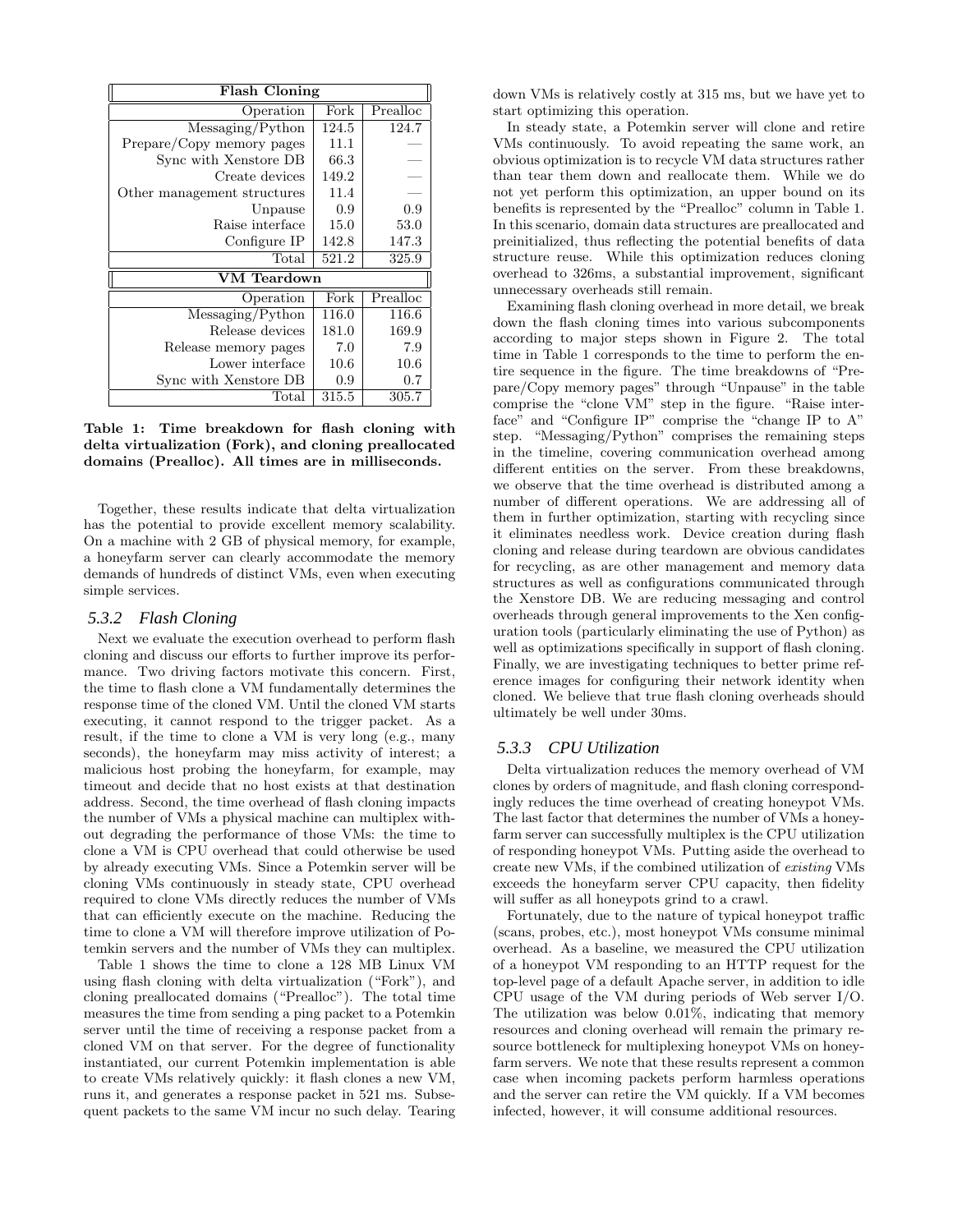# **5.4 Gateway**

The gateway is an important component of our honeyfarm architecture, since it globally manages honeyfarm resources in response to both external inbound traffic and internal traffic. As a result, the scalability of the honeyfarm ultimately depends on the gateway's behavior. In turn, the scalability of the gateway depends upon the rate at which it can forward traffic and the amount of state required to implement its forwarding and containment policies.

To evaluate these limits, we transmitted packets to the gateway at a given rate and measured the rate at which the gateway was able to deliver the packets as output. In our current implementation, the delivered forwarding rate depends heavily on the locality of the packet stream. For packets hitting in the flow cache, the gateway is able to deliver over 160,000 packets per second. However, random traffic can reduce this rate by a factor of six (28,000 packets per second). While this is still easily sufficient to support the peak delivery rates from Section 5.2, additional optimization may be required to support still-larger deployments.

The gateway also maintains tables to track active mappings of flows to honeypot VMs, and the history of recent sources to destinations communications for implementing containment policies. Entries in these tables require roughly 256 bytes per flow or 256 MB to support a million simultaneous flows. As a result, the gateway will easily scale to very large address ranges as a single central node.

# **5.5 Live Deployment**

We have very preliminary experience combining all of the components together into a live honeyfarm deployment. Using a cluster of ten servers, we configured one as the Potemkin gateway and the remaining nine as Potemkin VMM servers. We directed the traffic from our tunneled /16 network to the gateway, which then dispersed the traffic among the servers. For a representative 10-minute period, over 2,100 VMs were dynamically created in response to external packets and responded in kind. Anecdotally, looking at the packets exchanged in more detail, we observed the expected common behavior. TCP SYN packets to live services established TCP connections, while those addressed to closed ports generated RSTs in response. We received background Slammer infection attempts (engendering an ICMP port unreachable response from our VMs since they are not configured to provide service on UDP port 1434). In fairness, we are far from production use in our current deployment and we continue to debug various crashes, overloads, and hangs. However, our initial experience is promising and reinforces our position that it is possible to create honeyfarms with both scale and fidelity.

# **6. LIMITATIONS AND CHALLENGES**

Computer security is a field fraught with "almosts" and "gotchas". Few technologies can address all threats completely or precisely. Indeed, honeypots are no exception to this rule, nor does our approach avoid introducing its own unique challenges. In this section we briefly discuss some limitations of our work and how they might be addressed in future work by our group or others.

#### **6.1 Attracting Attacks**

Chief among these limitations is the assumption that a honeypot will attract all traffic of interest. A typical honeypot's only salient connection to the rest of the Internet is its IP address and, thus, it will tend to only receive traffic from randomly targeted attacks. In fact, many non-random attack vectors, such as peer-to-peer, instant messenger, and e-mail, spread along application-specific topologies. To attract attacks on these systems requires additional mechanisms to connect the honeypot into these application-specific networks. In some cases, such as for peer-to-peer applications, the application itself provides a connection; many common applications, however, do not (e.g., e-mail). Indeed, to capture e-mail viruses, a honeypot must possess an e-mail address, must be scripted to read mail (potentially executing attachments like a naive user) and, most critically, real e-mail users must be influenced to add the honeypot to their address books. Passive malware (such as many spyware applications) may require a honeypot to generate explicit requests and narrowly focused malware (e.g., targeting only financial institutions) may carefully section their victims and never touch a large-scale honeyfarm. In each of these cases there are at least partial solutions (e.g., Wang et al.'s HoneyMonkey system incorporates a Web crawler to gather candidate spyware applications [35]) but they require careful engineering to truly mimic the vulnerable characteristics of the target environment.

### **6.2 Honeypot Detection**

A related problem is that attackers may attempt to explicitly detect that they are running in a honeypot environment and modify their behavior to evade detection or analysis. Indeed, this is not a hypothetical threat: several modern bots (e.g., the Agobot strains) actively detect and react to VMware-based execution environments. Camouflaging a honeypot against these threats presents several challenges. First, the local execution environment must be completely virtualized to prevent detection. While this is impossible today in the Intel x86 architecture, the next generation of Intel and AMD processors offer extensions that make complete functional virtualization possible. However, even with this processor-level support, effectively camouflaging the overall platform characteristics (e.g., presenting a believable and consistent description of local devices) can be quite difficult. Moreover, even if a honeypot's execution environment is perfectly virtualized, an attacker may still be able to infer its presence via external side-effects. For example, virtualization typically incurs overhead and, while local time can be dilated to compensate, external time will still advance on schedule. Thus an attacker could detect a virtualized honeypot by executing a long series of instructions with high virtualization overhead and comparing the elapsed time to some external Internet reference (e.g., via the network time protocol). As well, an attacker may exploit any communication barriers imposed by the containment process to infer the presence of a honeypot. For instance, if containment prevents outbound infection attempts to a third-party host, an attacker may issue such an attempt to detect the presence of a likely honeypot. Finally, if a honeypot uses a static range of IP addresses, then long-term testing  $-$  of the variety described here — could be used to populate a blacklist avoided by future malware.

Again, each of these challenges has corresponding engineering approaches. For example, honeyfarm blacklists can be thwarted by using dynamic address assignment (e.g., temporarily redirecting the unused addresses from a DHCP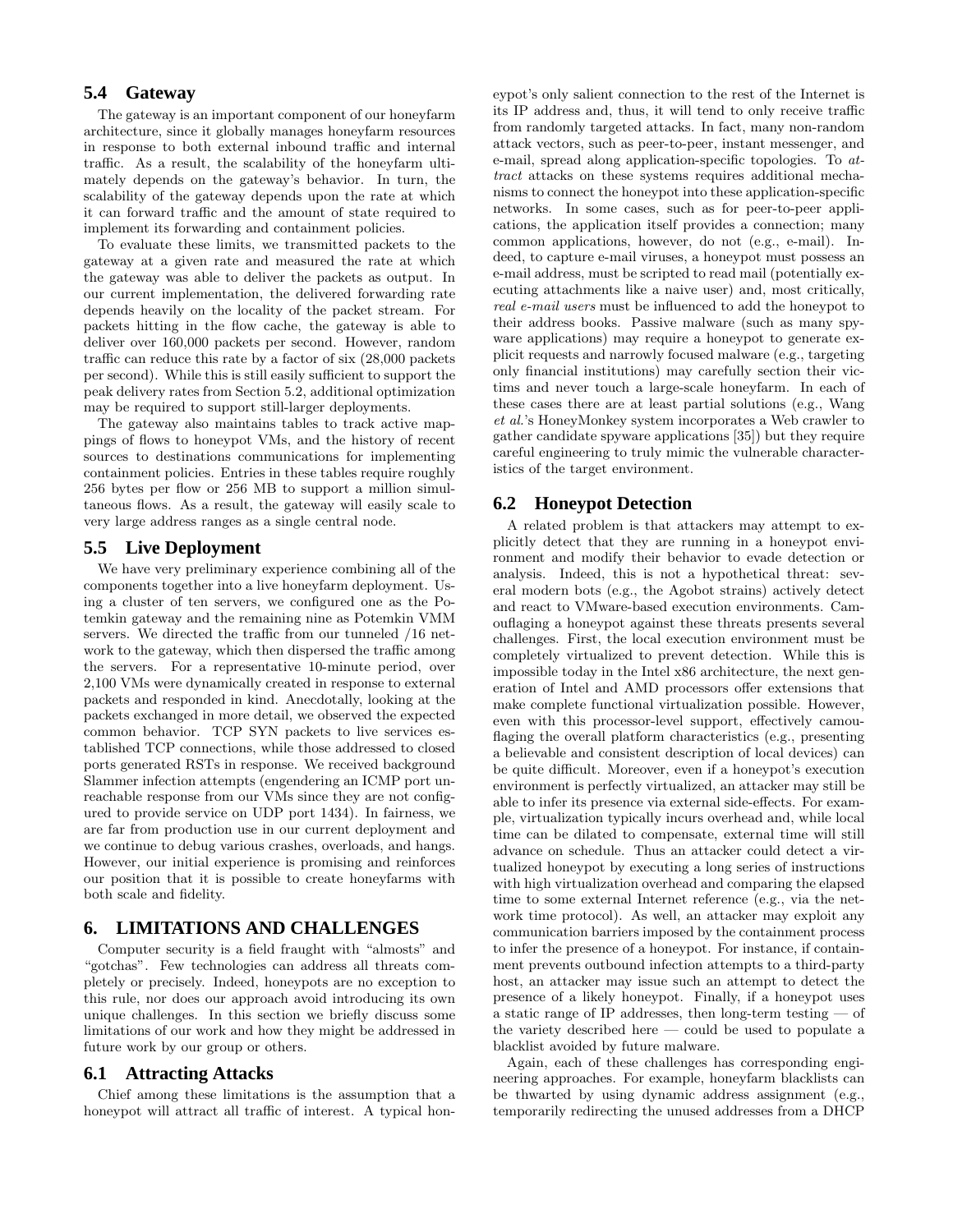server) rather than building honeyfarms from static swaths of contiguous prefixes. Similarly, many network-based "fingerprints" can be hidden by emulating ambiguities imposed by common network elements, such as firewalls, network address translators, shared Wi-Fi, variable delay cable modems, etc. Each of these situations, however, requires a unique and ad hoc solution. Ultimately, it remains unclear if it is possible to perfectly hide a honeyfarm from a skilled and determined attacker.

### **6.3 Denial-of-Service**

Finally, the scalability of Potemkin is predicated on the assumption that the address space is sparsely utilized over short time scales and that VMs themselves need only live for short periods of time. However, an attacker with some knowledge of the honeyfarm's location could violate these assumptions and overwhelm the system. For example, by blanketing a honeyfarm's address space with seemingly distinct attacks, an attacker may exceed the capacity of the physical infrastructure. Worse, successful attacks could then attempt to dirty large numbers of pages to minimize the value of copy-on-write sharing. Finally, if attackers are is privy to the detection algorithms and policy used to decide how long to maintain a given VM, they can artificially extend the VM lifetime and therefore exhaust shared processor and memory resources. As with all denial-of-service vulnerabilities, these require careful resource management to mitigate. However, resource management requires the ability to "name" different users — in this case different attacks. Thus, important capabilities are identifying identical or isomorphic attacks and limiting their resource consumption.

As with all security technologies, we expect that the importance of these additional threats will depend largely on the value of honeypots themselves. If honeypots are a significant deterrent, then attackers will be motivated to evade or overwhelm them — once again mirroring the classic arms race between espionage and counter-espionage.

## **7. CONCLUSION**

Traditionally, honeypots have been used to detect and observe the behavior of worms, viruses, and botnets. Current deployments have either been limited to running highfidelity honeypots over a small number of IP addresses, or low-fidelity honeypots over a large number of IP addresses. In this paper, we propose a honeyfarm architecture that achieves both goals: it supports high-fidelity honeypots to capture attacker behavior at scales that are orders of magnitude greater than previous high-fidelity honeypot approaches. We have built a prototype honeyfarm system, called Potemkin, that exploits virtual machines, late binding of resources, and aggressive memory sharing to achieve this goal. Late binding of virtual machines to IP addresses enables Potemkin to monitor the steady-state attack traffic of an IP address space several orders of magnitude larger than the available number of physical honeyfarm servers. Aggressive memory sharing and efficient VM creation enable our design to support potentially hundreds of live VMs on each of these servers. We evaluate our architecture and the Potemkin prototype honeyfarm implementation, and argue that it is practical to deploy a honeyfarm that offers high-fidelity host emulation for hundreds of thousands of IP addresses while using only tens of physical servers.

# **8. ACKNOWLEDGMENTS**

This work and this paper would not have been possible without significant efforts of others. First we would like to thank the Xen team in its entirety for the Xen platform itself — without which we would never have considered this line of research. We are particularly grateful to Michael Fetterman for his insights concerning the integration of copyon-write into shadow-mode page tables, Andrew Warfield for his skunkworks efforts to help us integrate Parallax, and Ian Pratt for his overall support and guidance. Steve Hand was our shepherd and was extremely patient with our "lastminute" research efforts. George Dunlap and Dominic Lucchetti of the University of Michigan helped us to get Xen running in translated shadow mode. Back at UCSD Marvin McNett kept the honeyfarm running in spite of our move across campus, and Colleen Shannon kept the packets flowing. Michelle Panik kept us organized and grammatical. Our ICSI counterparts in CCIED, particularly Vern Paxson, Nick Weaver and Weidong Cui, provided frequent useful feedback on our work. We thank the anonymous reviewers for their comments, and Bill Cheswick for his unique contribution. Finally, we would like to specially acknowledge our co-author Alex Snoeren who, in the week before his wedding, proved to our students that faculty members can still hack.

Support for this work was provided by the National Science Foundation under CyberTrust Grant No. CNS-0433668 and Trusted Computing Grant No. CCR-0311690, a gift from Microsoft Research, and the UCSD Center for Networked Systems.

# **9. REFERENCES**

- [1] M. Bailey, E. Cooke, F. Jahanian, J. Nazario, and D. Watson. The Internet Motion Sensor: A Distributed Blackhole Monitoring System. In Proceedings of the 12th Annual Network and Distributed System Security Symposium (NDSS '05), San Diego, CA, Feb. 2005.
- [2] M. Bailey, E. Cooke, F. Jahanian, N. Provos, K. Rosaen, and D. Watson. Data Reduction for the Scalable Automated Analysis of Distributed Darknet Traffic. In Proceedings of the USENIX/ACM Internet Measurement Conference, New Orleans, LA, Oct. 2005.
- [3] P. Barham, B. Dragovic, K. Fraser, S. Hand, T. Harris, A. Ho, R. Neugebauer, I. Pratt, and A. Warfield. Xen and the Art of Virtualization. In Proceedings of the 19th ACM Symposium on Operating System Principles (SOSP), Bolton Landing, NY, Oct. 2003.
- [4] B. Cheswick. An Evening with Berferd In Which a Cracker is Lured, Endured, and Studied. In Proceedings of the Winter Usenix Conference, San Francisco, CA, 1992.
- [5] C. Clark, K. Fraser, S. Hand, J. G. Hansen, E. Jul, C. Limpach, I. Pratt, and A. Warfield. Live Migration of Virtual Machines. In Proceedings of the 2nd ACM/USENIX Symposium on Networked Systems Design and Implementation (NSDI), Boston, MA, May 2005.
- [6] M. Costa, J. Crowcroft, M. Castro, A. Rowstron, L. Zhou, L. Zhang, and P. Barham. Vigilante: End-to-End Containment of Internet Worms. In Proceedings of the 20th ACM Symposium on Operating System Principles (SOSP), Brighton, UK, Oct. 2005.
- [7] D. Dagon, X. Qin, G. Gu, W. Lee, J. Grizzard, J. Levine, and H. Owen. HoneyStat: Local Worm Detection Using Honeypots. In In Recent Advances In Intrusion Detection (RAID) 2004, Sept. 2004.
- [8] D. Ellis, J. Aiken, K. Attwood, and S. Tenaglia. A Behavioral Approach to Worm Detection. In Proceedings of